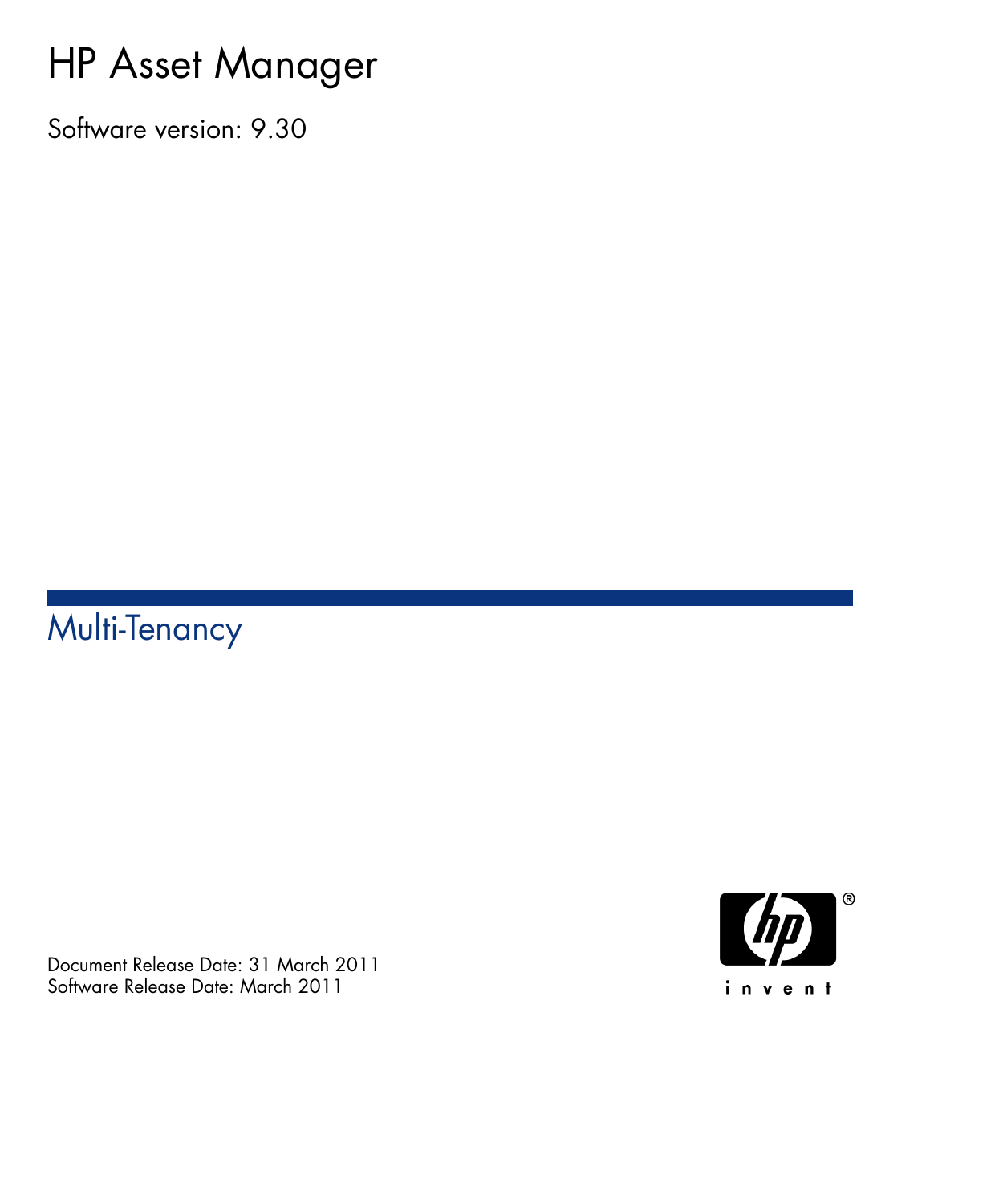# Legal Notices

#### **Copyright Notices**

© Copyright 1994-2011 Hewlett-Packard Development Company, L.P.

#### **Restricted Rights Legend**

Confidential computer software.

Valid license from HP required for possession, use or copying.

Consistent with FAR 12.211 and 12.212, Commercial Computer Software, Computer Software Documentation, and Technical Data for Commercial Items are licensed to the U.S. Government under vendor's standard commercial license.

#### **Warranty**

The only warranties for HP products and services are set forth in the express warranty statements accompanying such products and services.

Nothing herein should be construed as constituting an additional warranty.

HP shall not be liable for technical or editorial errors or omissions contained herein.

The information contained herein is subject to change without notice.

For information about third-party and/or open source license agreements, or to view open source code, use one of the following ways:

- <sup>n</sup> In the ThirdParty directory of the software installation CD-ROM
- n In the directories in which the binary files of the third-party and/or open source tools are located after installation of the software.
- n Through the component's url indicated in the **Open Source and Third-Party Software License Agreements** guide

#### **Trademark Notices**

- n Adobe®, Adobe logo®, Acrobat® and Acrobat Logo® are trademarks of Adobe Systems Incorporated.
- n Corel® and Corel logo® are trademarks or registered trademarks of Corel Corporation or Corel Corporation Limited.
- Java is a registered trademark of Oracle and/or its affiliates.
- n Microsoft®, Windows®, Windows NT®, Windows® XP, Windows Mobile® and Windows Vista® are U.S. registered trademarks of Microsoft Corporation.
- Oracle® is a registered trademark of Oracle Corporation and/or its affiliates.
- UNIX<sup>®</sup> is a registered trademark of The Open Group.

#### **Acknowledgements**

This product includes software developed by the Apache Software Foundation [\(http://www.apache.org/](http://www.apache.org/) [http://www.apache.org/]), which is Copyright © The Apache Software Foundation. All rights reserved.

This product includes software developed by The OpenLDAP Foundation, which is Copyright ©, The OpenLDAP Foundation, Redwood City, California, USA. All Rights Reserved. OpenLDAP® is a registered trademark of the OpenLDAP Foundation.

This product includes software developed by the OpenSSL Project for use in the OpenSSL Toolkit (http://www.openssl.org/), which is Copyright © The OpenSSL Project. All rights reserved.

This product includes software developed by the OpenSymphony Group (http://www.opensymphony.com/), which is Copyright © The OpenSymphony Group. All rights reserved.

This product includes code licensed from RSA Data Security.

This product includes software developed by the JDOM Project (http://www.jdom.org/), which is Copyright © Jason Hunter & Brett McLaughlin. All rights reserved.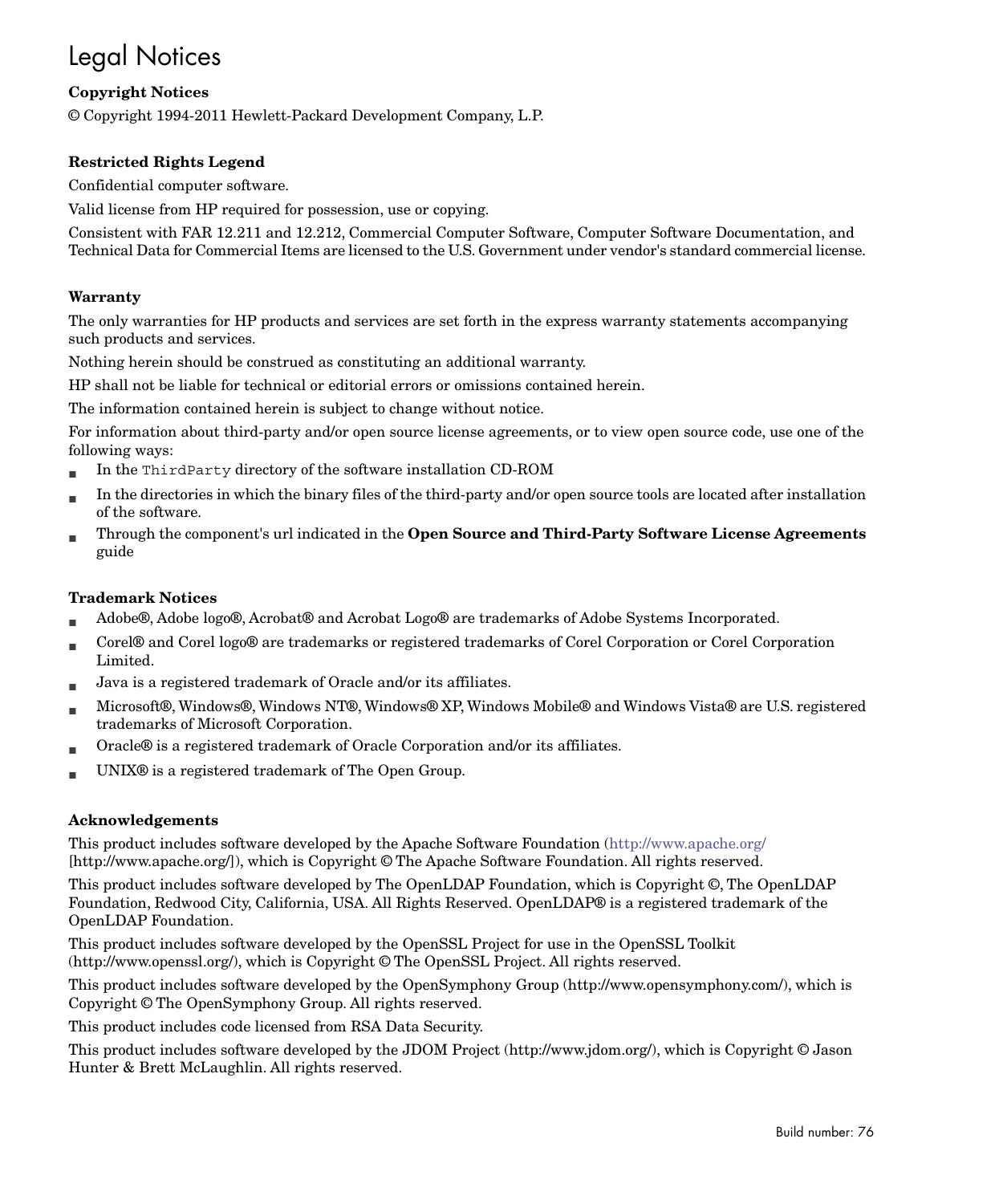# Table of Contents

| Who is this guide intended for? 9                                 |                      |
|-------------------------------------------------------------------|----------------------|
| Chapter 1. Overview 11                                            |                      |
| Summary of MT related tables 12                                   |                      |
| Chapter 2. Setting up the MT environment 15                       |                      |
|                                                                   | 15<br>15             |
| Chapter 3. Administration                                         | 17                   |
| Working with MT related tables<br>Managing user access to tenants | 17<br>19<br>26<br>30 |
|                                                                   |                      |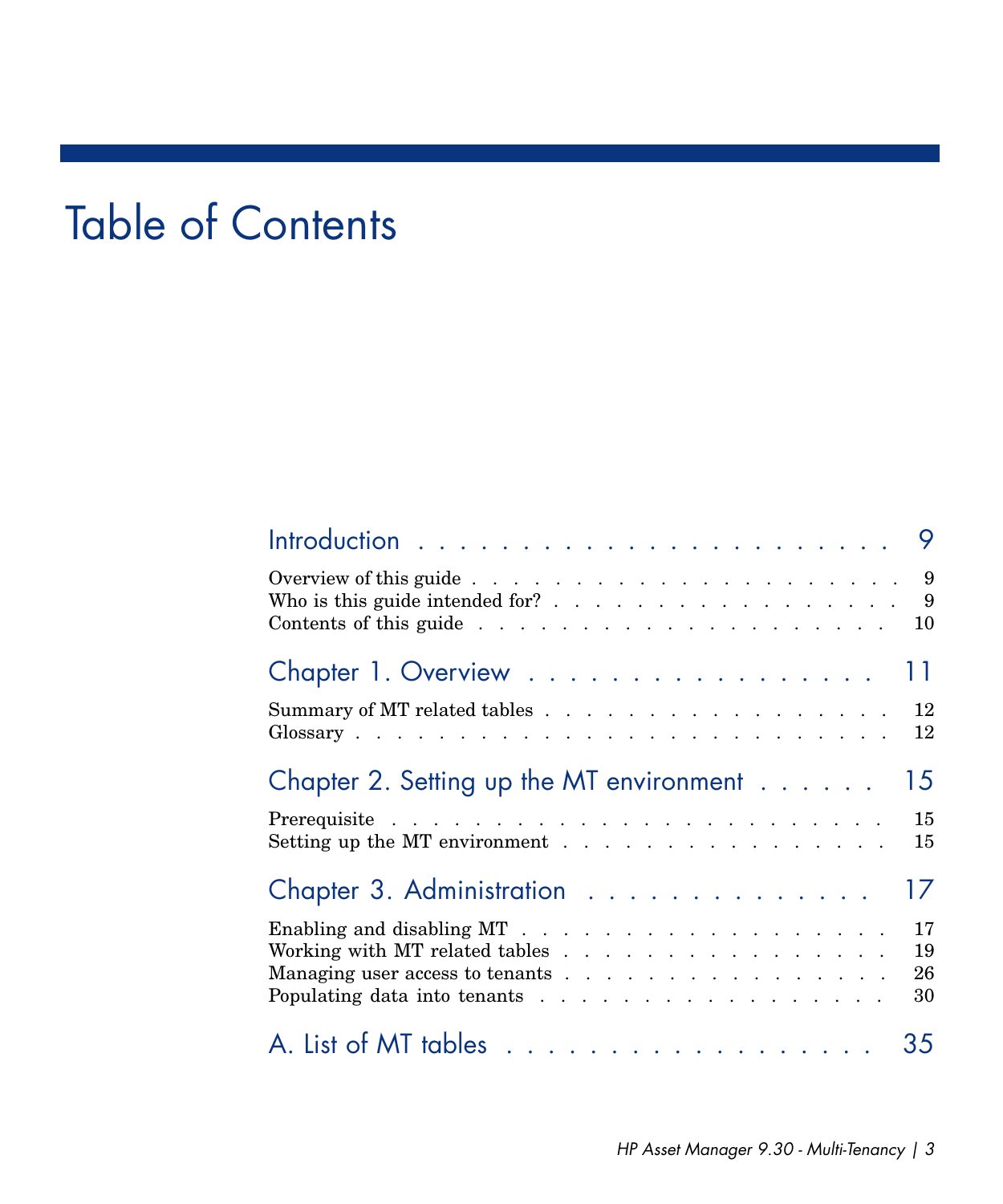| B. List of MT related APIs 41 |  |  |  |  |  |  |  |  |  |  |  |  |
|-------------------------------|--|--|--|--|--|--|--|--|--|--|--|--|
|                               |  |  |  |  |  |  |  |  |  |  |  |  |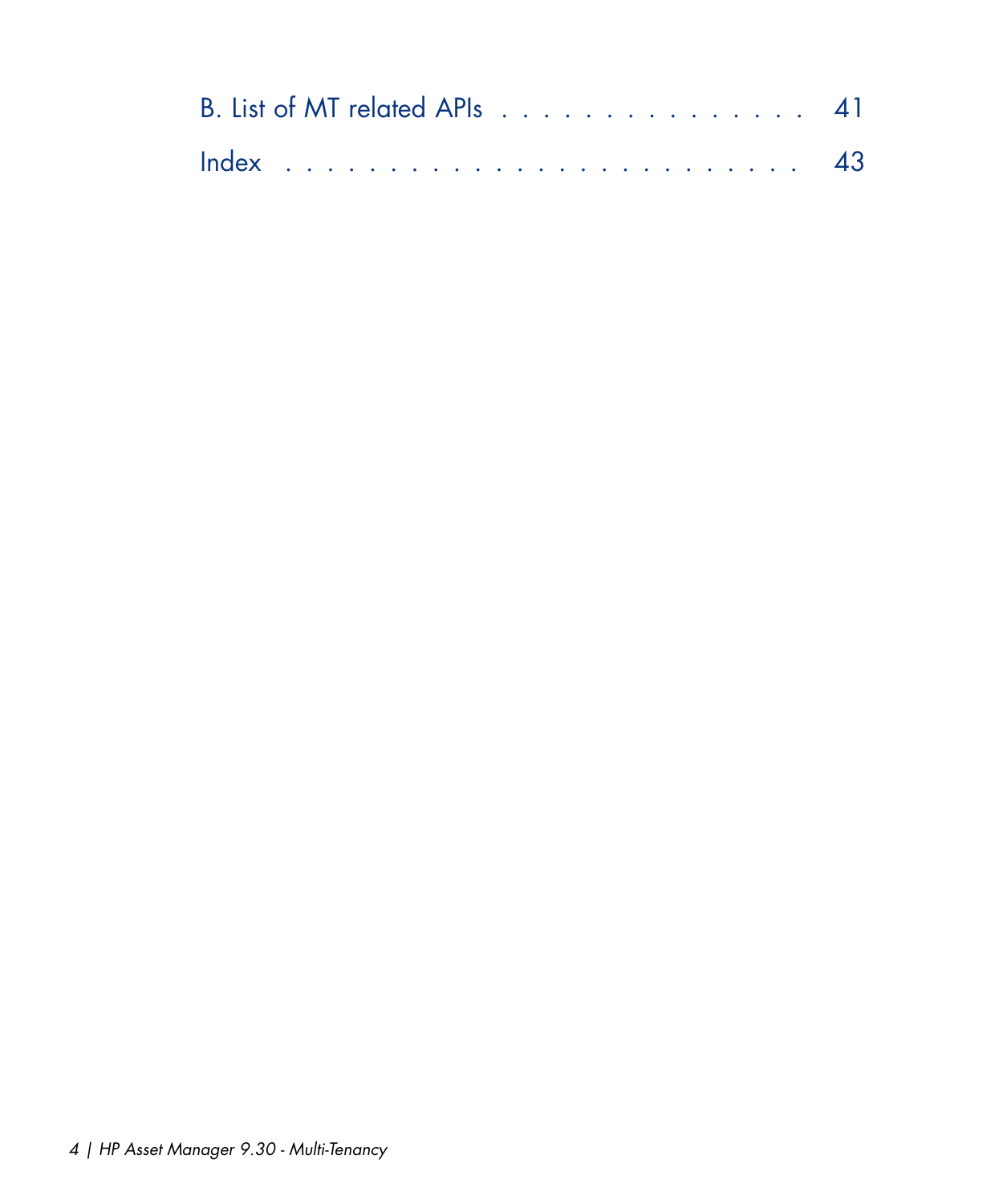# List of Figures

2.1. Setting up the MT environment  $\ldots$  . . . . . . . . . . . . . . [16](#page-15-0)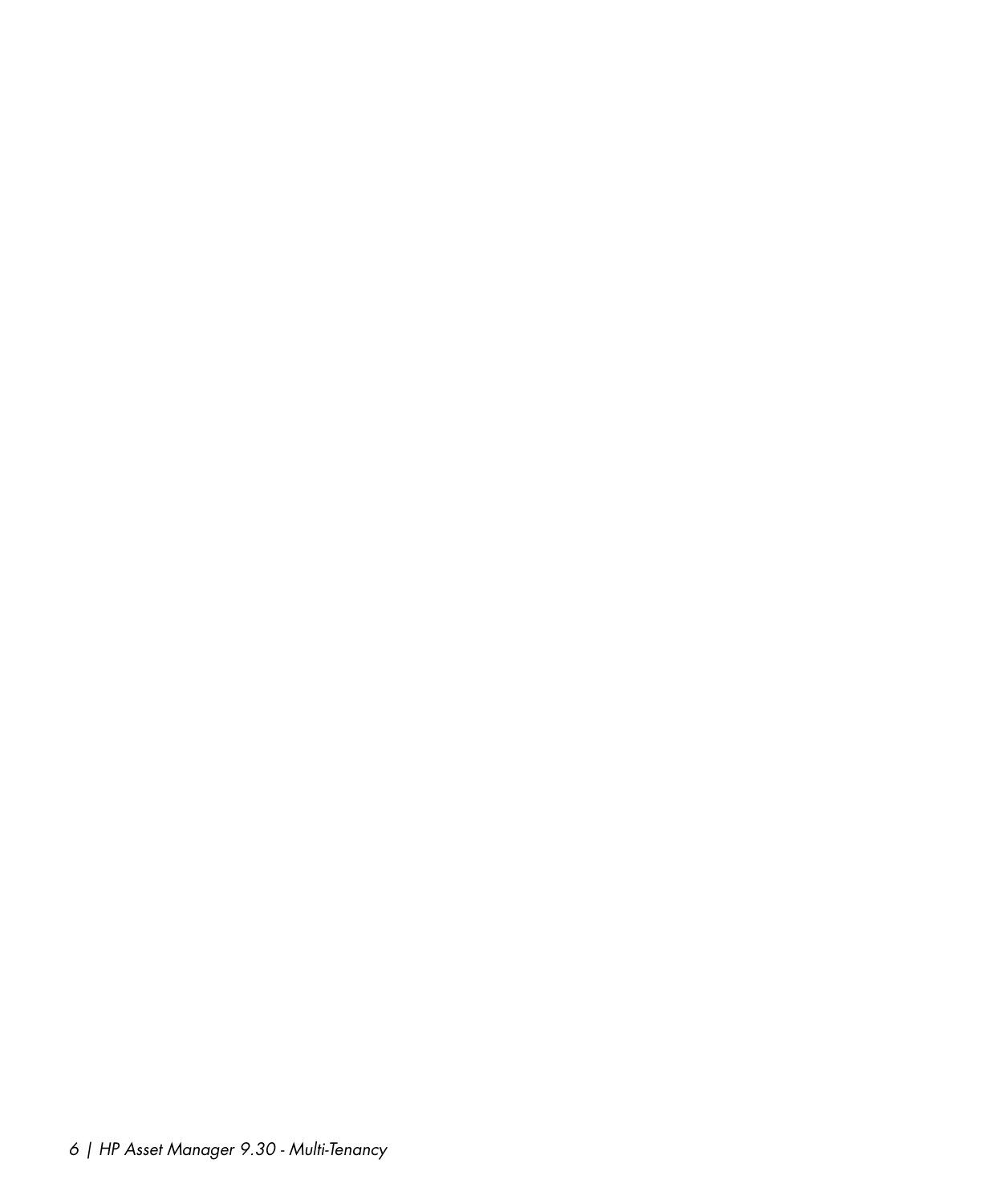# List of Tables

| 3.1. Indicators of a multi-tenancy enabled Asset Manager system (for |    |
|----------------------------------------------------------------------|----|
|                                                                      | 18 |
| 3.2. Composition of an MT-enabled Asset Manager 9.30 database        | 27 |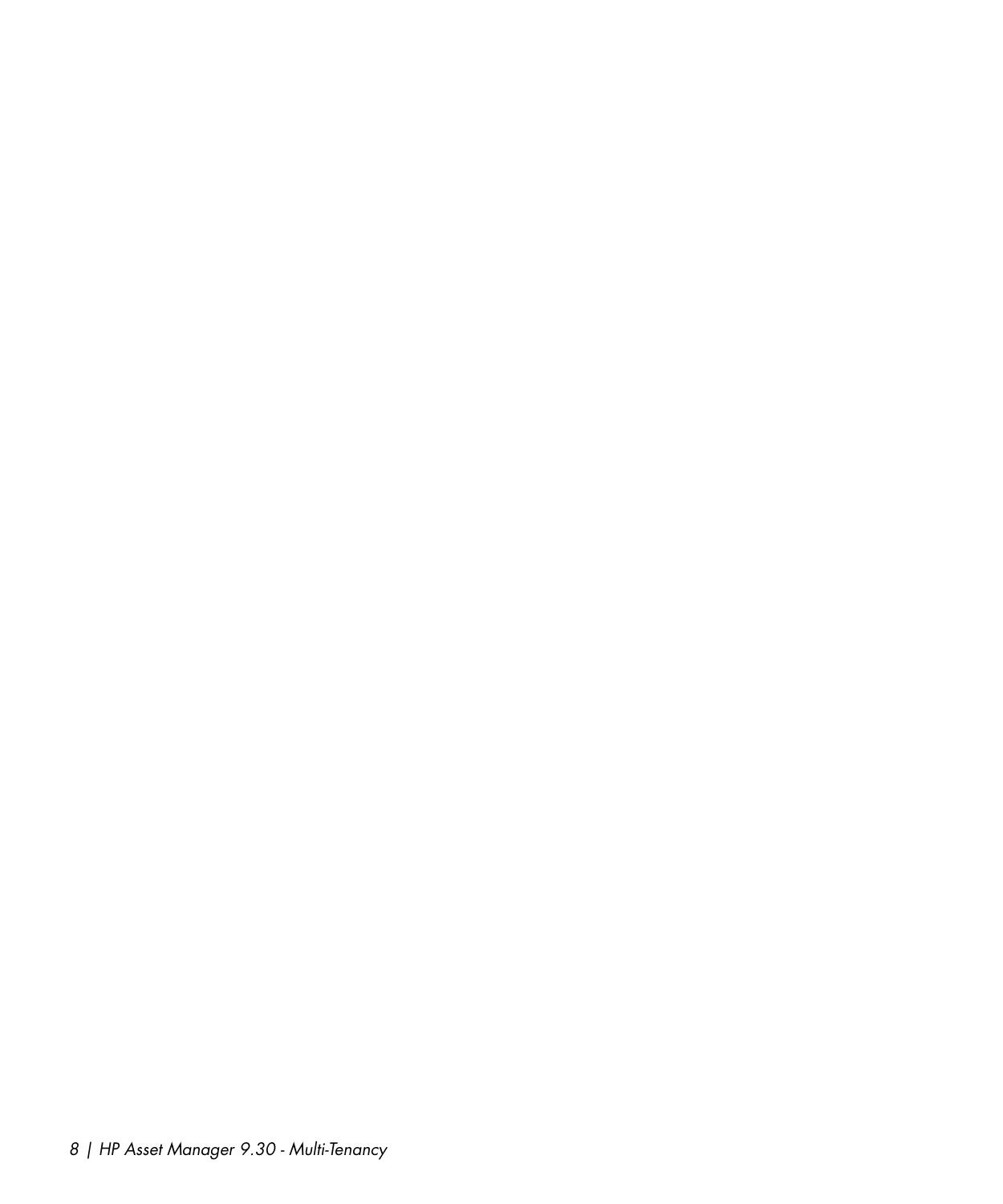# **Introduction**

# <span id="page-8-0"></span>Overview of this guide

This guide describes the following about the Asset Manager multi-tenancy (MT) system:

- <sup>n</sup> Overview of the Asset Manager MT system
- <span id="page-8-1"></span><sup>n</sup> How the Asset Manager MT system works
- How to implement the MT system
- <sup>n</sup> How to migrate data from a non-MT environment to an MT environment

# Who is this guide intended for?

This guide is intended for:

- <sup>n</sup> Asset Manager administrators and support staff responsible for implementing, customizing and troubleshooting the MT system
- <sup>n</sup> End users who would like to understand how the MT system in Asset Manager functions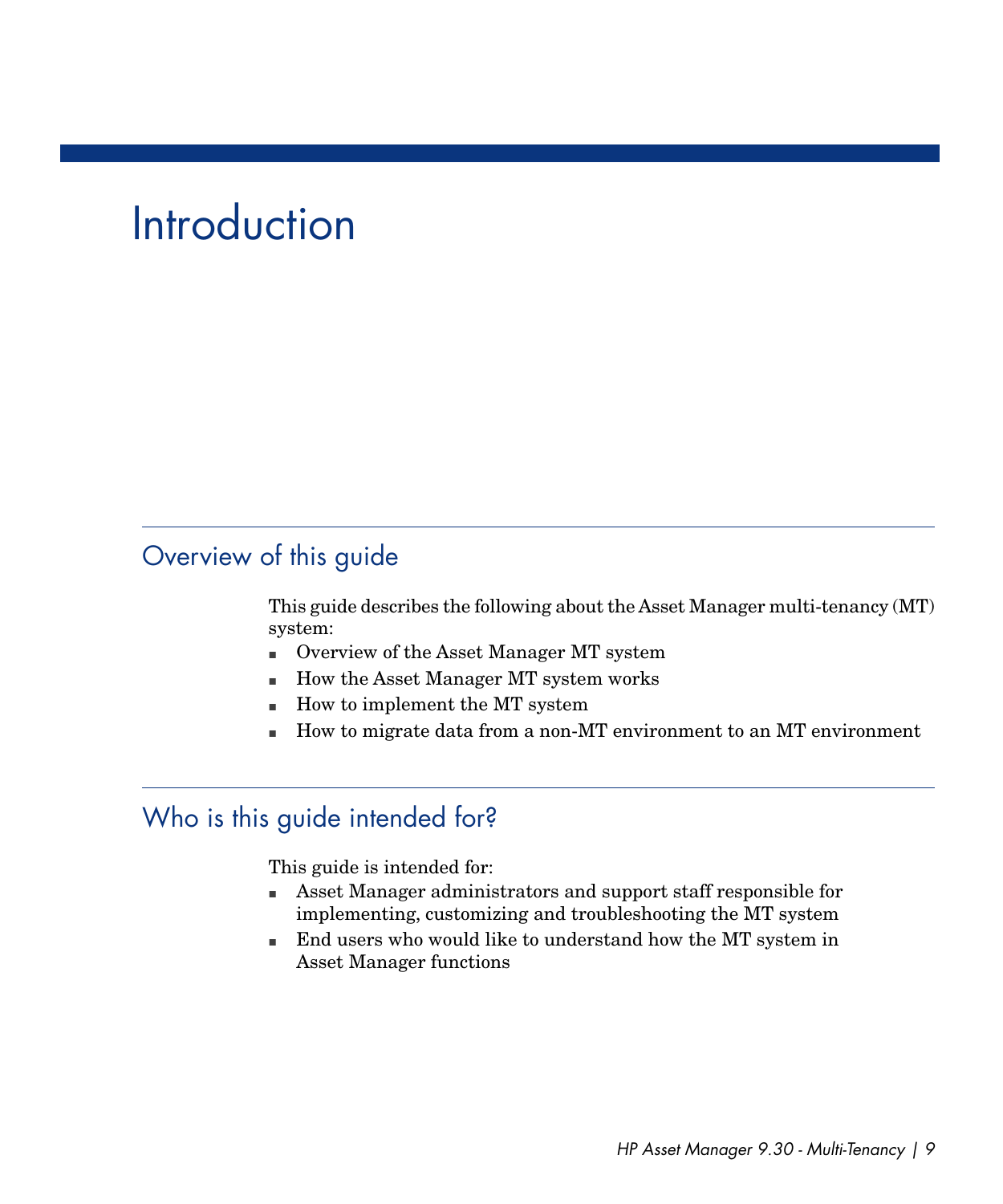# Contents of this guide

## <span id="page-9-0"></span>**Chapter [Overview](#page-10-0)**

This chapter provides an overview of the Asset Manager multi-tenancy architecture.

## **Chapter [Setting up the MT environment](#page-14-0)**

This chapter explains how to set up the multi-tenancy system for the first time.

## **Chapter [Administration](#page-16-0)**

This chapter explains how to perform various administrative operations, such as enabling multi-tenancy, managing access, etc.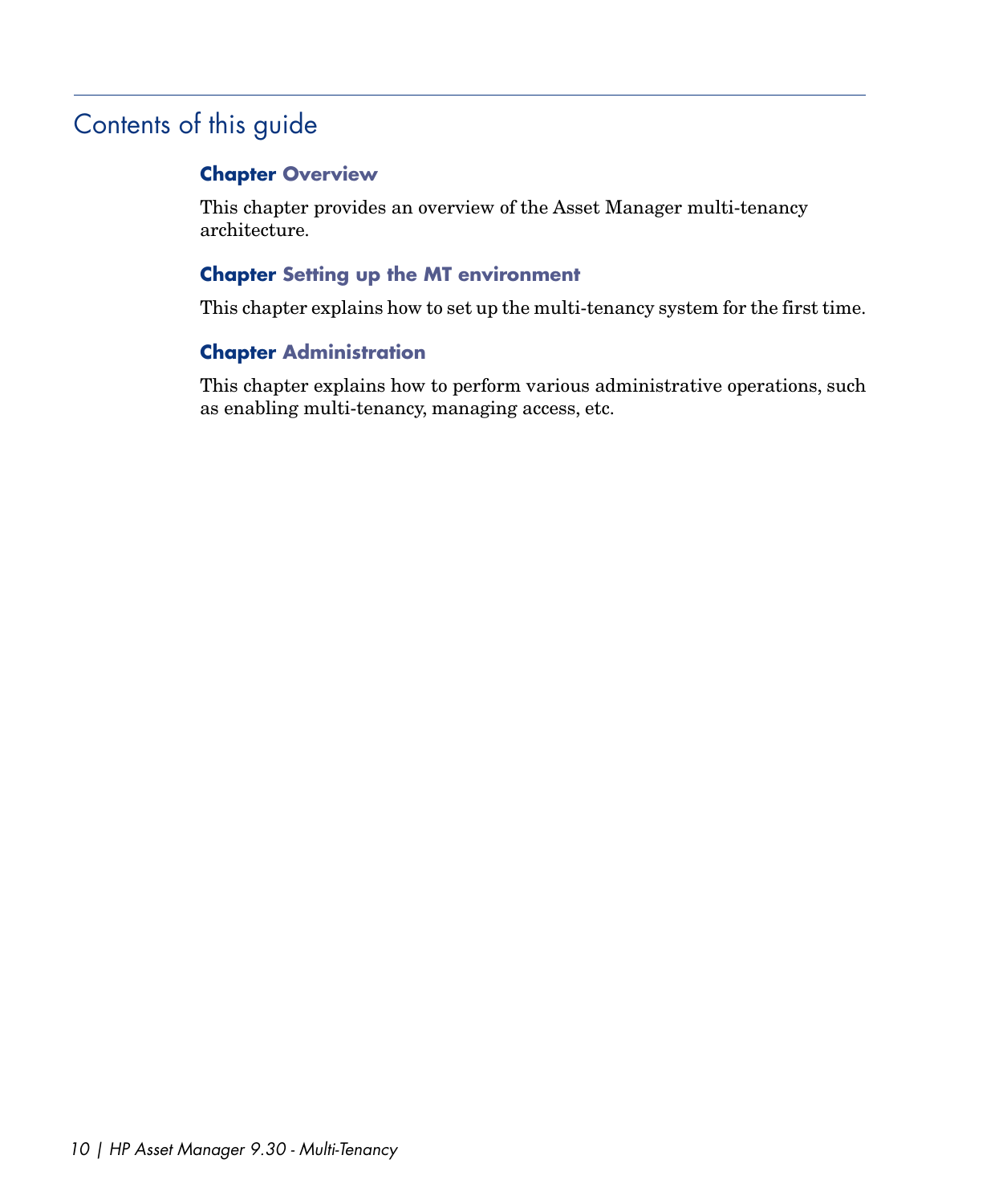# **Overview**

<span id="page-10-0"></span>Asset Manager version 9.30 introduces a new architecture optimized for simpler implementation and better support of multi-tenancy functionalities. The Asset Manager multi-tenancy architecture is best suited for Managed Services Providers (MSPs) who wish to support multiple client organizations with minimum hardware, software, installation and maintenance requirements and costs. The architecture also lays the foundation for SaaS and cloud computing infrastructure that MSPs are planning to implement.

With the Asset Manager multi-tenancy architecture, MSPs are able to host, maintain and manage assets of multiple customers using a single instance of Asset Manager and the same set of tables hosted on a single copy of a physical database.

Some of the differentiating characteristics of Asset Manager multi-tenancy architecture are:

- <sup>n</sup> The Asset Manager multi-tenancy feature can be enabled or disabled at the database level.
- n The MT-enabled Asset Manager database can be divided into metadata non-MT tables and MT tables made up of business data, which enables the implementers/users of the Asset Manager MT system to focus on the business related MT tables.
- <sup>n</sup> Normally tenant users can only view and manipulate data in their own tenant. However, a special type of user (leveraged user) can be configured to view and manipulate data in multiple tenants.
- <sup>n</sup> Even in a multi-tenancy table, you can share some records among tenants by utilizing the shared data concept.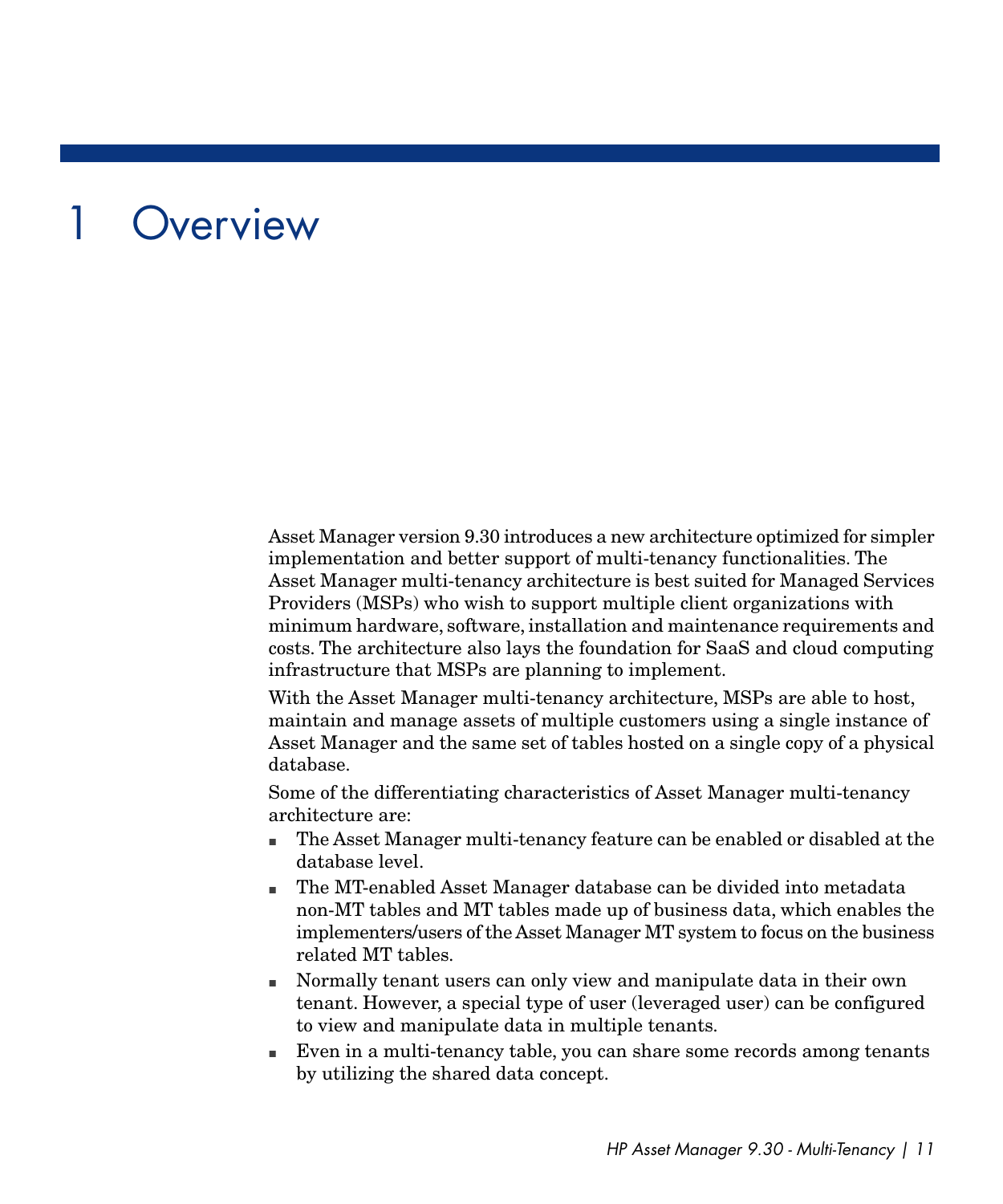- n The architecture is highly customizable and extensible -- user created tables are MT tables by default and MSPs can decide to make the same customization available for several customers or restrict the specific customization to one single customer.
- $\blacksquare$  The restriction imposed by the multi-tenancy architecture can be supplemented by the existing access restrictions of Asset Manager to better control and secure access to sensitive customer data.

## Important:

Data integrity is key in a multi-tenant environment: a record belonging to a tenant can only be linked to records shared or belonging to the same tenant. Asset Manager enforces this integrity through the user interface: a user working on tenant A will not be able to link any record to records specific to tenant B.

<span id="page-11-0"></span>Asset Manager has tools to check the integrity of the Asset Manager repository or to move records from one tenant to another. However, there is no active integrity checking when records are created from an external source (through import, HP Connect-It or web services) . The checks would be highly complex and have a huge impact on performance. It is the responsibility of the implementer to ensure the integrity of imported records.

# Summary of MT related tables

The following tables are introduced in Asset Manager version 9.30 to support the functionalities of multi-tenancy:

- Tenant (amTenant)
- <span id="page-11-1"></span><sup>n</sup> Viewable Tenants (amViewTenant)

For how to use these tables to set up your MT environment,  $\triangleright$  [Working with](#page-18-0) [MT related tables](#page-18-0) [page 19].

# Glossary

# Note:

Except the multi-tenancy concept, the following terms are specific to the Asset Manager MT architecture.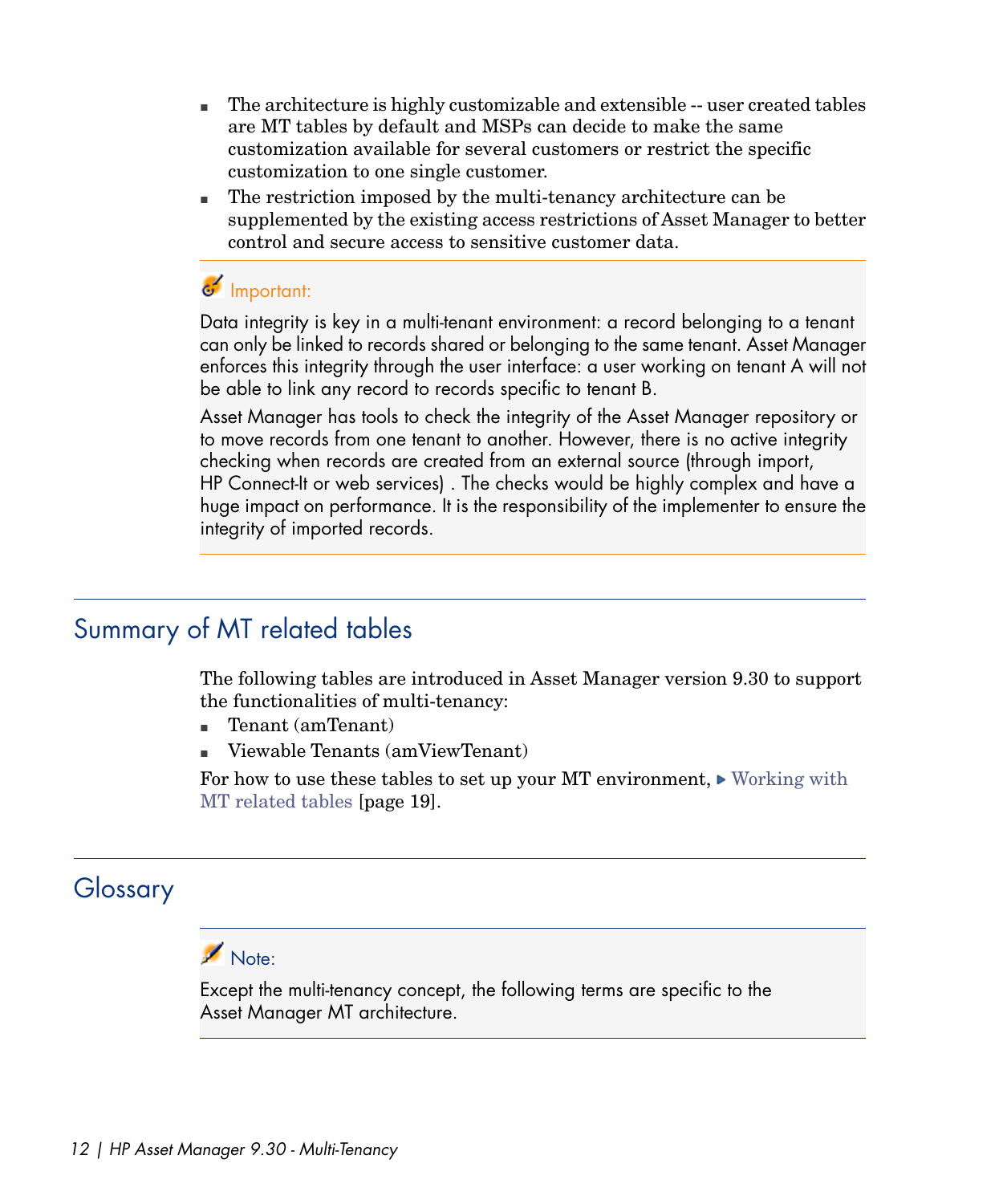## Multi-tenancy

<span id="page-12-1"></span>Multi-tenancy refers to a principle in software architecture where a single instance of the software runs on a server, serving multiple client organizations (tenants).

## Viewable tenant

Viewable tenant is a property or privilege of a user which enables the user to view data in a specified tenant.

<span id="page-12-2"></span>It defines the tenant in which the user has read access. A user can have many viewable tenants.

### Primary tenant

Primary tenant is a property or privilege of a user which enables the user to manipulate data in a specified tenant.

It defines the tenant in which the user has write access. A user can have one primary tenant at one time.

<span id="page-12-0"></span>It can also be viewed as the default tenant of the user -- by default, any operation the user performs occurs in the primary tenant of the user. For example, when a user creates a record, the record is created in the primary tenant by default.

#### Leveraged user

Leveraged user is a special type of user who can view data of more than two tenants.

Leveraged user can also manipulate data in multiple tenants, but can only manipulate data in one tenant at one time. The user has to switch the primary tenant to modify data in another tenant.

## Shared data

Shared data has two meanings in the Asset Manager MT architecture:

- It can be viewed as the data in the MT tables which is visible to users of all tenants
- <sup>n</sup> It can also be viewed as a special tenant made up of such data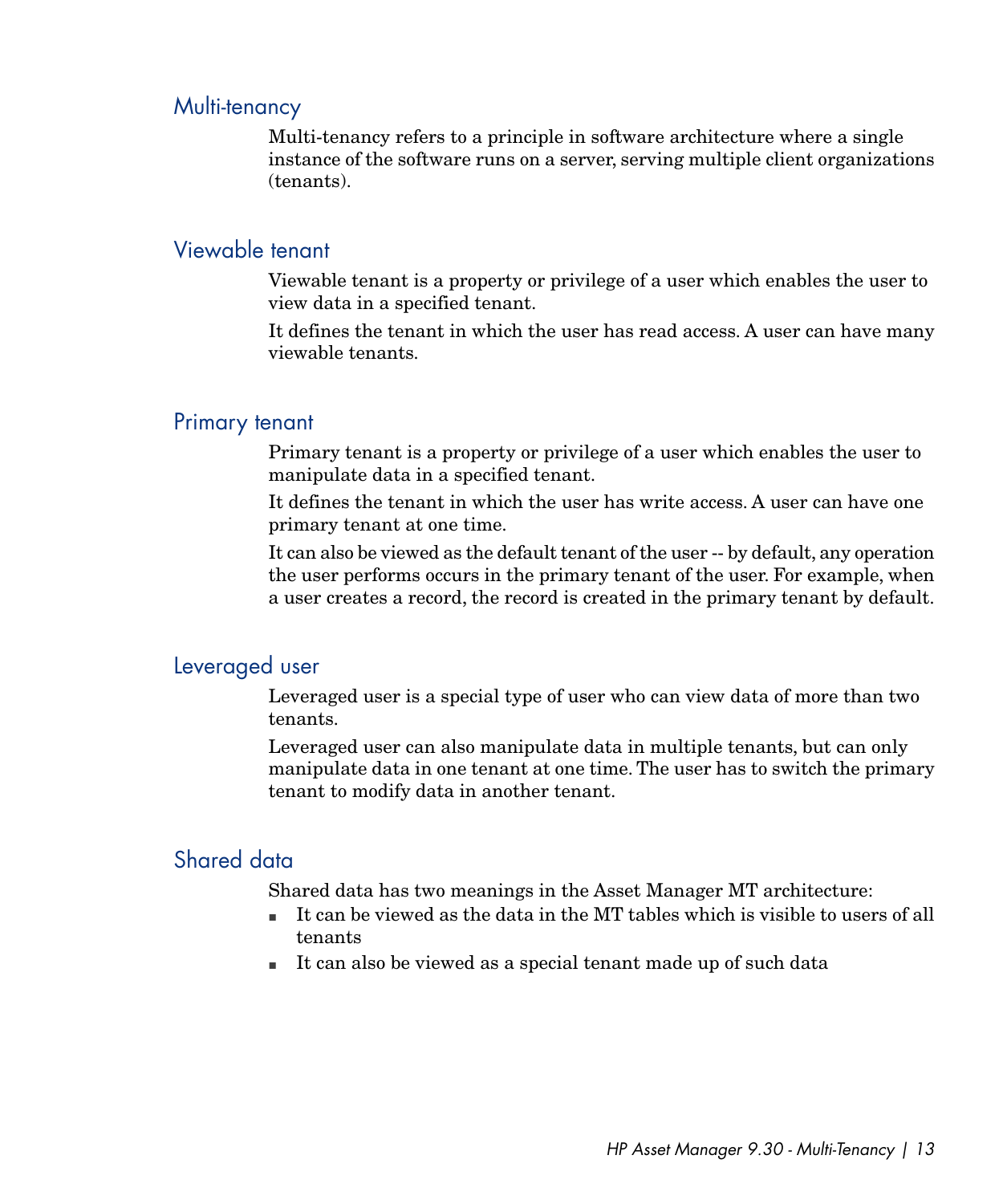## Leveraged data

Leveraged data is the data in the non-MT tables. It is always visible to users of all tenants and not subject to the access restriction imposed by the Asset Manager MT architecture.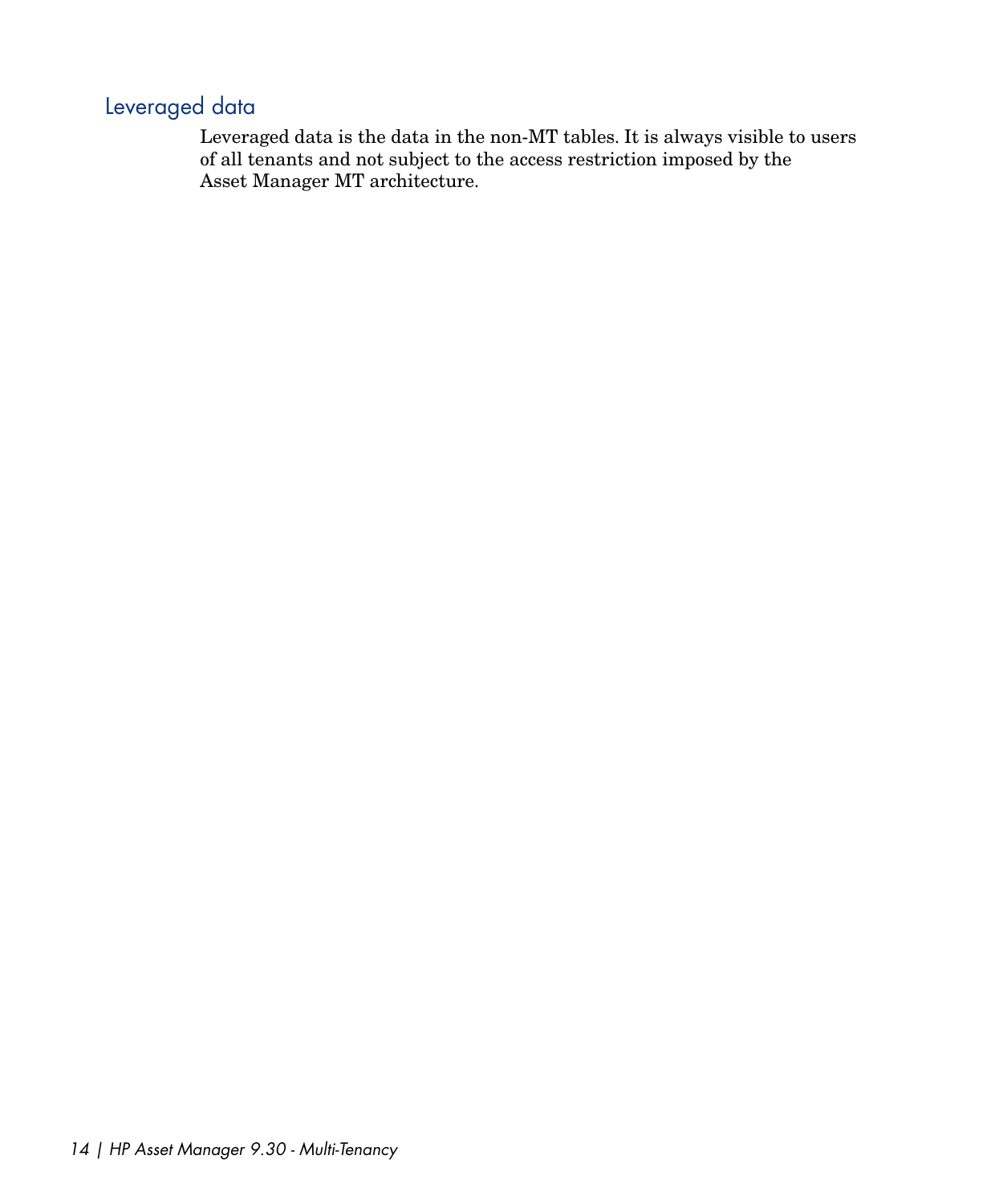# 2 Setting up the MT environment

# <span id="page-14-0"></span>**Prerequisite**

• Asset Manager 9.30 or above

Asset Manager offers support of MT functionalities from version 9.30 onward.

If you are using older versions of Asset Manager, you need to migrate to 9.30 following the normal migration process as detailed in the Asset Manager **Migration** guide.

## Note:

<span id="page-14-1"></span>Before migrating, make sure that the tables in your production database do not have a field named **lTenantId** or a link named **Tenant**. These fields are reserved for the multi-tenancy architecture.

## Setting up the MT environment

This section lists the typical steps to follow when setting up the MT environment for the first time.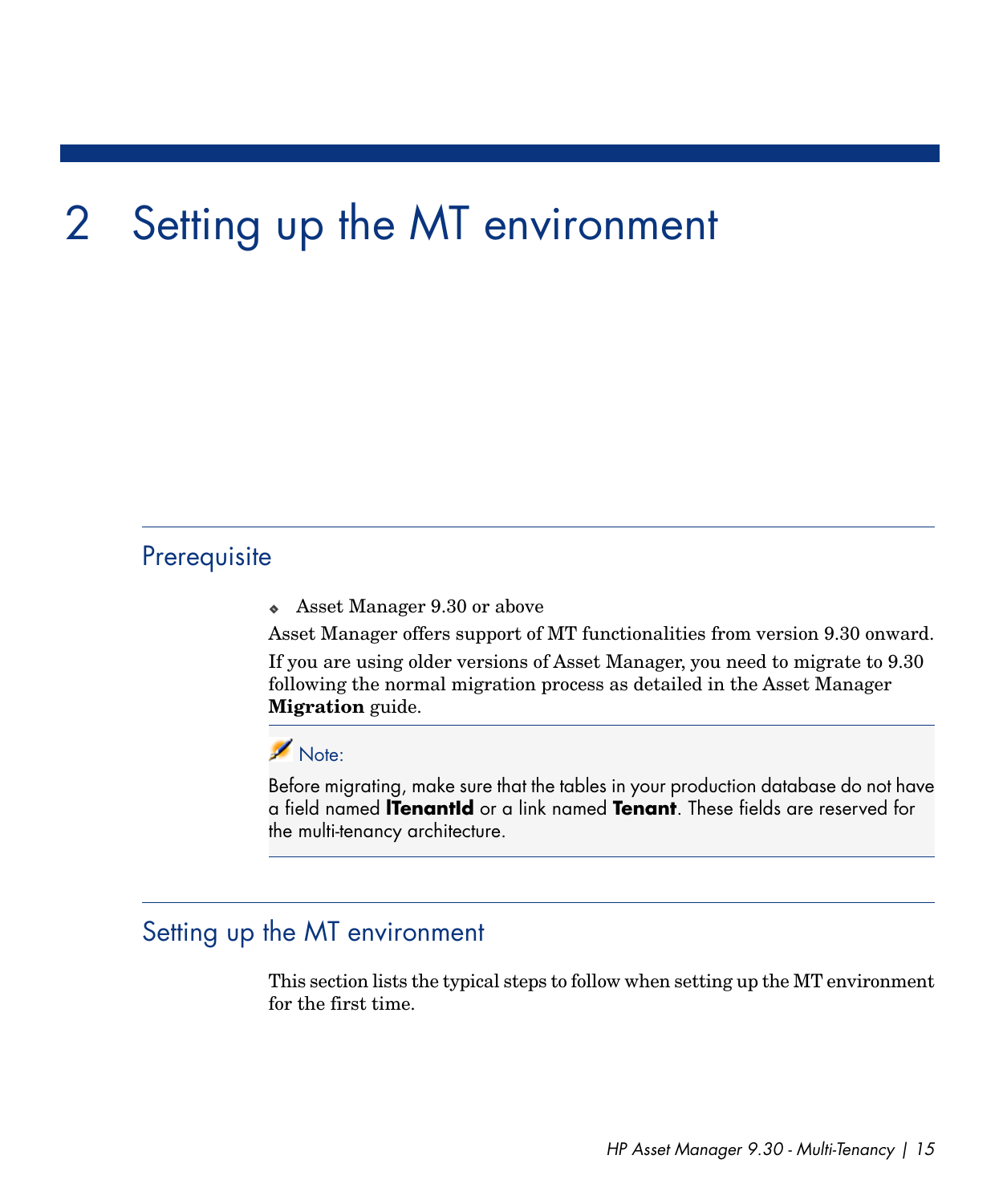<span id="page-15-0"></span>



- 1 [Enabling MT](#page-16-1) [page 17]
- 2 [Creating tenants](#page-18-1) [page 19]
- 3 Populating data into tenants
	- $\blacksquare$  By default, when the database is converted to an MT database (by enabling MT), all existing data in the MT tables is shared data.

You need to move data into their respective tenants.

- [Moving data across tenants](#page-29-1) [page 30]
- <sup>n</sup> You can also import outside data into various tenants
	- ▶ [Importing data into your tenants](#page-32-0) [page 33]
- 4 Managing access to tenants
	- $\triangleright$  [How access to tenant data is controlled](#page-27-0) [page 28]

#### In particular,

- **n** [Assigning viewable tenants to a user](#page-19-0) [page 20]
- [Setting the primary tenant for a user](#page-23-0)  $[page 24]$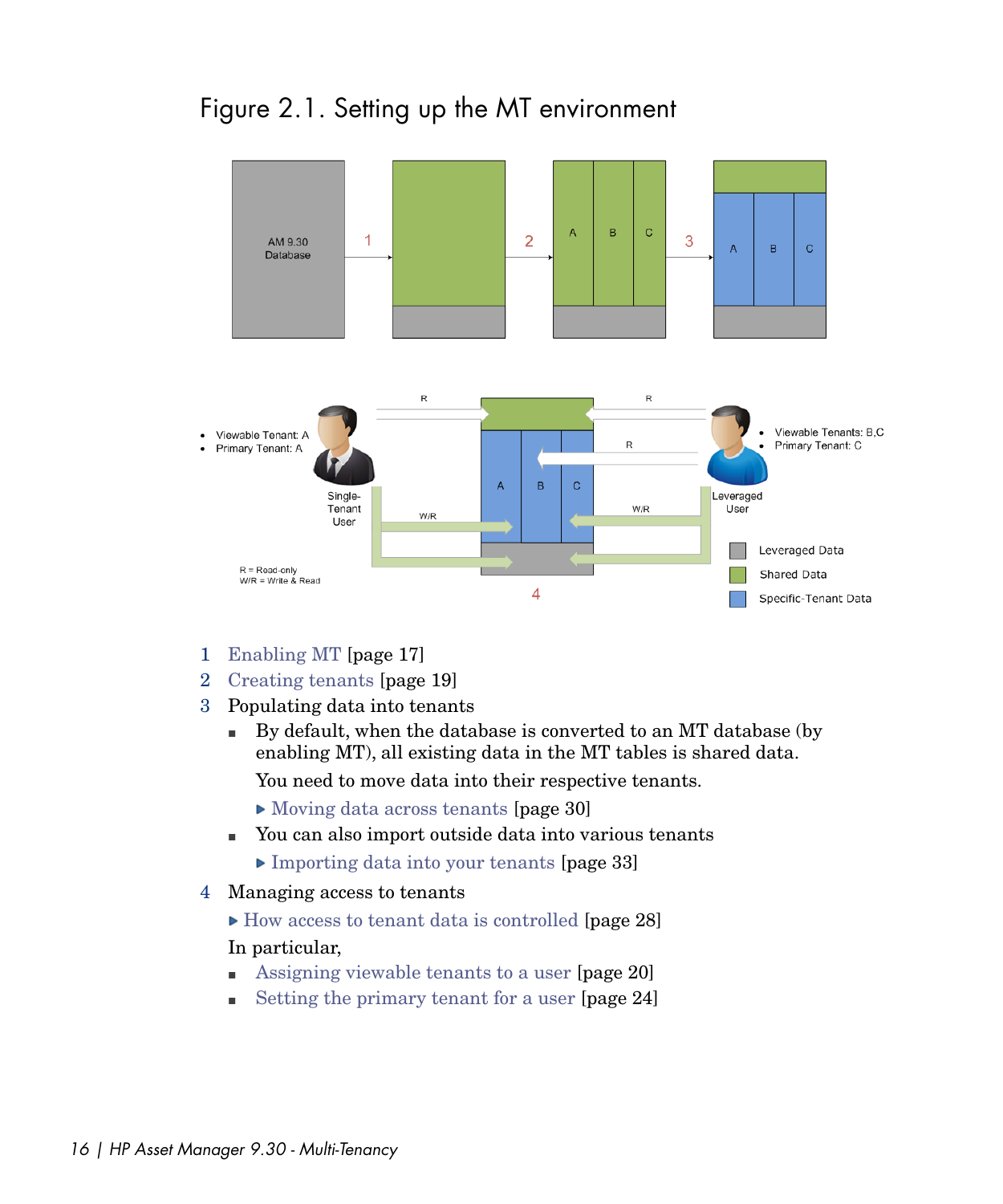# 3 Administration

# <span id="page-16-1"></span><span id="page-16-0"></span>Enabling and disabling MT

## Enabling MT

To enable the MT feature:

- 1 Start Asset Manager Application Designer.
- 2 Connect to the database (**File/ Open.../ Open existing database** menu).
- 3 Select the **Database/ Enable multi-tenancy** menu.
- 4 Click **Save** and execute the **Save database structure** wizard.
- 5 Your Asset Manager system is transformed into a multi-tenancy environment.
- 6 For the Web client, you need to restart the application server hosting the Asset Manager Web Service for the transformation to take effect.

You can confirm your Asset Manager database is MT enabled by checking some indicators.

See [Checking whether your Asset Manager system is MT-enabled](#page-17-1) [page 18].

#### Creating a pre-enabled MT database

You can also create a new pre-enabled multi-tenancy database using the command line version of Asset Manager Application Designer: amdbal. Syntax: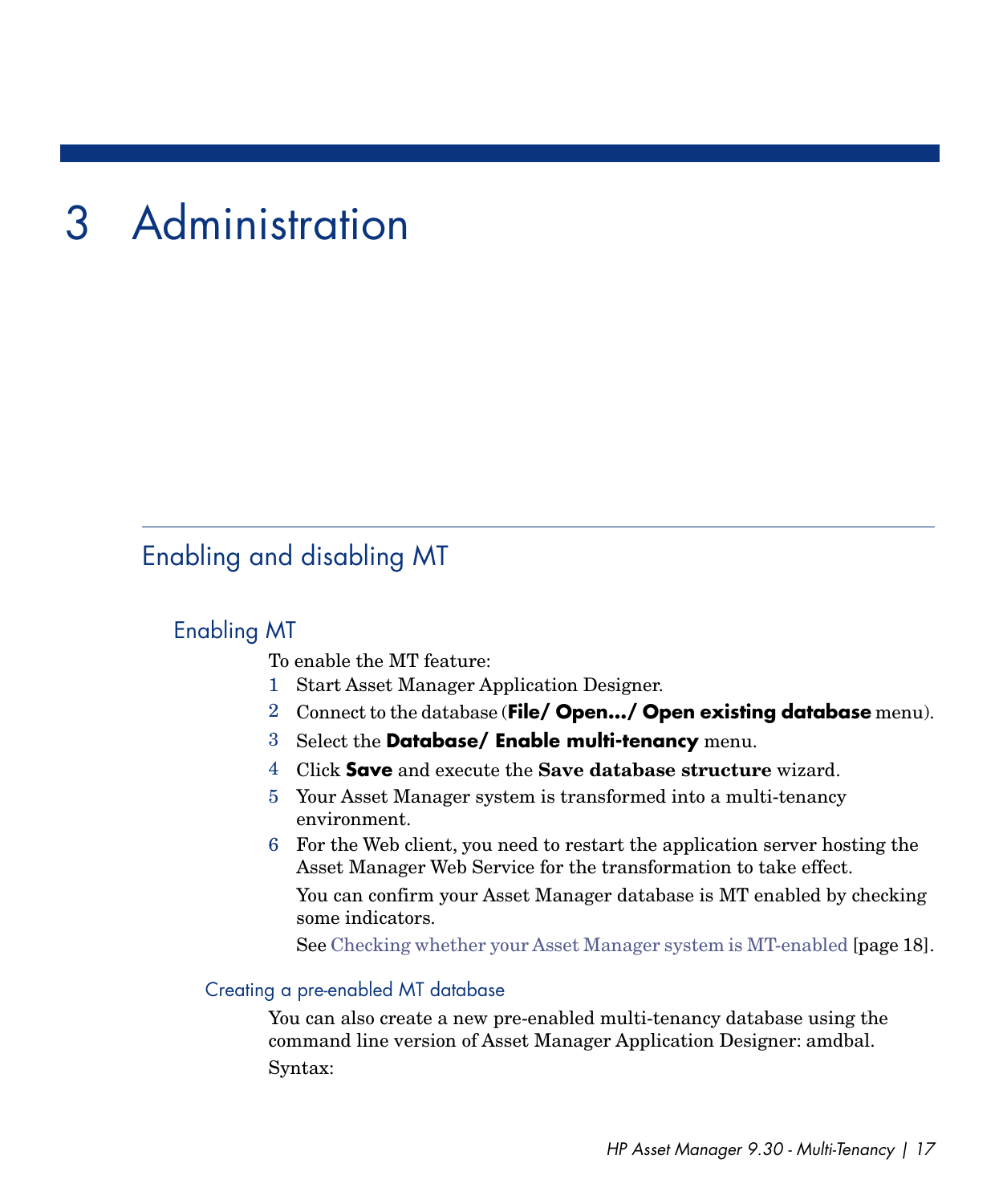amdbal -create:<path to gbbase.xml>;<path to gbbase\_xx.xml>;<name of the database to create>;<path to the bin sub-folder of the Asset Manager installation folder> -usemultitenancy

For example:

amdbal -create:'C:\Program Files\HP\Asset Manager 9.30 xx\config\gbbase.xm l;C:\Program Files\HP\Asset Manager 9.30 xx\config\gbbase\_en.xml;AMDemo93e n;C:\Program Files\HP\Asset Manager 9.30 xx\bin' -usemultitenancy

<span id="page-17-1"></span>where **xx** is replaced by the two letter language code of your Asset Manager installation.

#### Checking whether your Asset Manager system is MT-enabled

<span id="page-17-0"></span>You can check whether your Asset Manager has multi-tenancy enabled by any of the following indicators from various applications of Asset Manager:

#### **Table 3.1. Indicators of a multi-tenancy enabled Asset Manager system (for leveraged users and administrators)**

| Indicators for the MT environ-<br>ment | Behavior in the non-MT environ-<br>ment |  |  |  |  |
|----------------------------------------|-----------------------------------------|--|--|--|--|
| The <b>Multi-tenant</b> column has     | The <b>Multi-tenant</b> column has      |  |  |  |  |
| the value Yes for some tables          | the value <b>No</b> for all tables      |  |  |  |  |
| The <b>Database/ Enable</b>            | The <b>Database/ Enable</b>             |  |  |  |  |
| multi-tenancy menu option              | multi-tenancy menu option               |  |  |  |  |
| is selected                            | is not selected                         |  |  |  |  |
| A <b>Tenant</b> column is added to     | No <b>Tenant</b> column is added        |  |  |  |  |
| the list screen of MT tables.          | to the list screen of MT tables         |  |  |  |  |
| for example, amPortfolio               |                                         |  |  |  |  |
| The tenant of the login user is        | No tenant information is                |  |  |  |  |
| displayed in the status bar            | available in the status bar             |  |  |  |  |
| alongside the database and             |                                         |  |  |  |  |
| user login information                 |                                         |  |  |  |  |
| A <b>Tenant</b> column is added to     | No <b>Tenant</b> column is added        |  |  |  |  |
| the list screen of MT tables,          | to the list screen of MT tables         |  |  |  |  |
| for example, amPortfolio               |                                         |  |  |  |  |
| The user's primary tenant is           | The user's primary tenant is            |  |  |  |  |
| displayed on the upper right           | not displayed on the main               |  |  |  |  |
| corner of the Web client               | page of the Web client                  |  |  |  |  |
|                                        |                                         |  |  |  |  |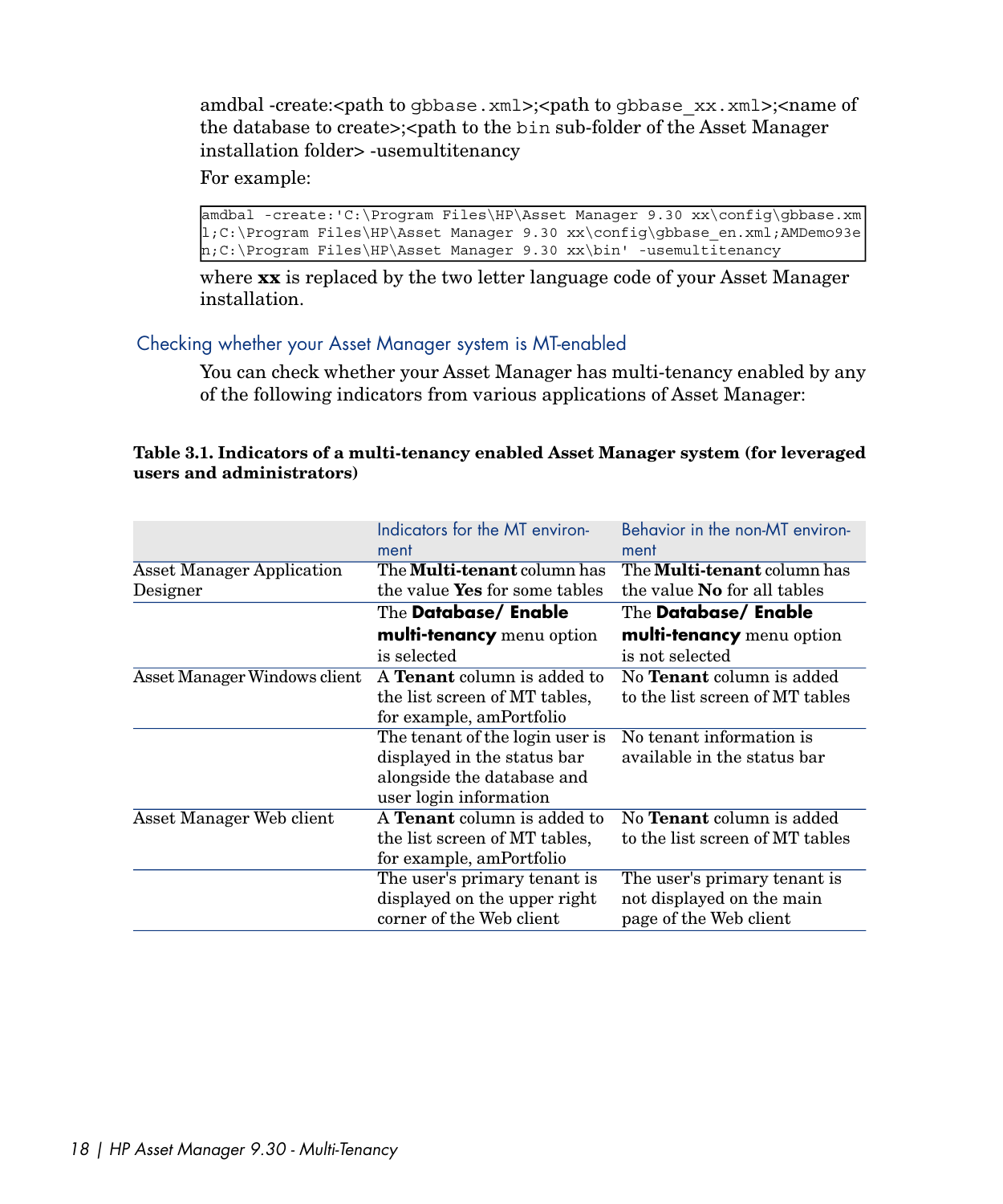# Note:

These indicators only apply to leveraged users and administrators.

Single-tenant users are confined within their own tenant and are not necessarily aware whether they are using a MT system or not.

For the definition of leveraged user,  $\blacktriangleright$  [Leveraged user](#page-12-0) [page 13].

## Disabling MT

Perform the same steps in [Enabling MT](#page-16-1) [page 17] to disable the multi-tenancy system.

# Note:

By disabling MT, you will turn all data into leveraged data, thus visible to people across tenants. Make sure you fully understand the impact and consequences before proceeding.

<span id="page-18-0"></span>All your MT configurations and other tenant information are not lost when disabling MT. They will be accessible once you enable MT again.

# Working with MT related tables

## <span id="page-18-1"></span>Tenants (amTenant)

### Creating tenants

To create a new tenant:

- 1 Display the tenants (**Administration/ Multi tenancy/ Tenants** link on the navigation bar).
- 2 Click **New**.
- 3 Populate the detail of the record.

### Modifying tenant details

To modify the detail of a tenant:

- 1 Display the tenants (**Administration/ Multi tenancy/ Tenants** link on the navigation bar).
- 2 Display the detail of the tenant you want to modify.
- 3 Web client: Click **Modify**.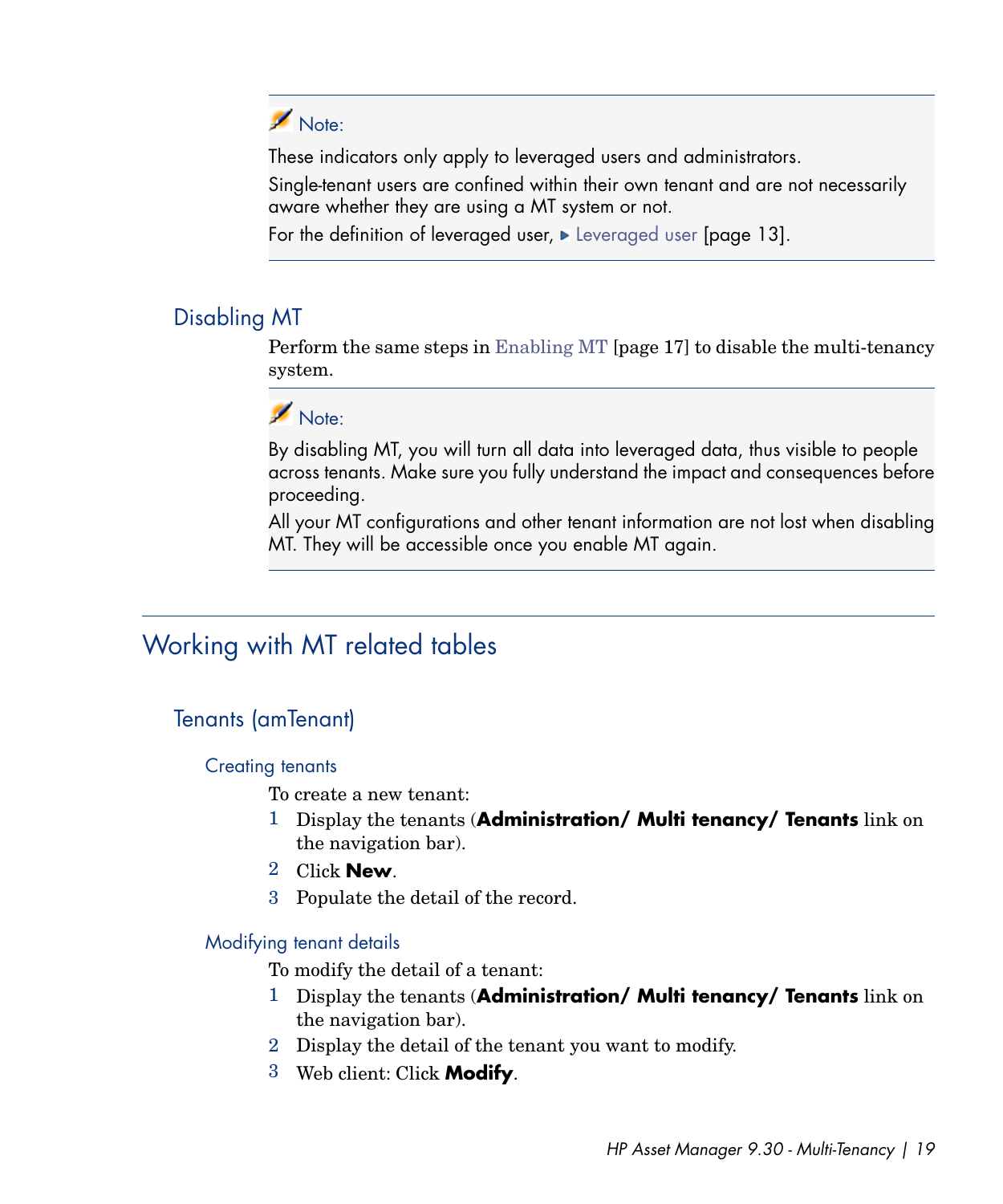- 4 Modify the detail of the tenant.
- 5 Confirm the modification by clicking **Modify** (Windows client) or **Save** (Web client).

#### Deleting tenants

To delete a tenant:

- 1 Display the tenants (**Administration/ Multi tenancy/ Tenants** link on the navigation bar).
- 2 Select the tenant you want to delete.
- 3 Click **Delete**.
- 4 If a message appears, confirm the deletion by clicking **OK** (Windows client) or **Yes** (Web client).

## Note:

You are not allowed to delete the tenant if the tenant has **Viewable Tenants** associated. You need to delete the associated viewable tenants first to delete the tenant.

If any MT table contains records assigned to the tenant you are going to delete, you need to first move the records out of the tenant. Otherwise, the deletion will not be successful.

You can use the **Move data across tenants** menu to move the records from that tenant. [Moving data across tenants](#page-29-1) [page 30].

You may need to go through all the tables listed in [List of MT tables](#page-34-0) [page 35] to make sure all data is moved out of the tenant.

## Viewable tenants (amViewTenant)

#### ▶ [Viewable tenant](#page-12-1) [page 13].

<span id="page-19-0"></span>The **Viewable Tenants** (amViewTenant) table defines the many-to-many relationship between employees and tenants:

- n One tenant can have multiple users associated
- n One user can view data in multiple tenants

#### Assigning viewable tenants to a user

To assign viewable tenants to a user:

### Method 1: Use the **amEmplDept** table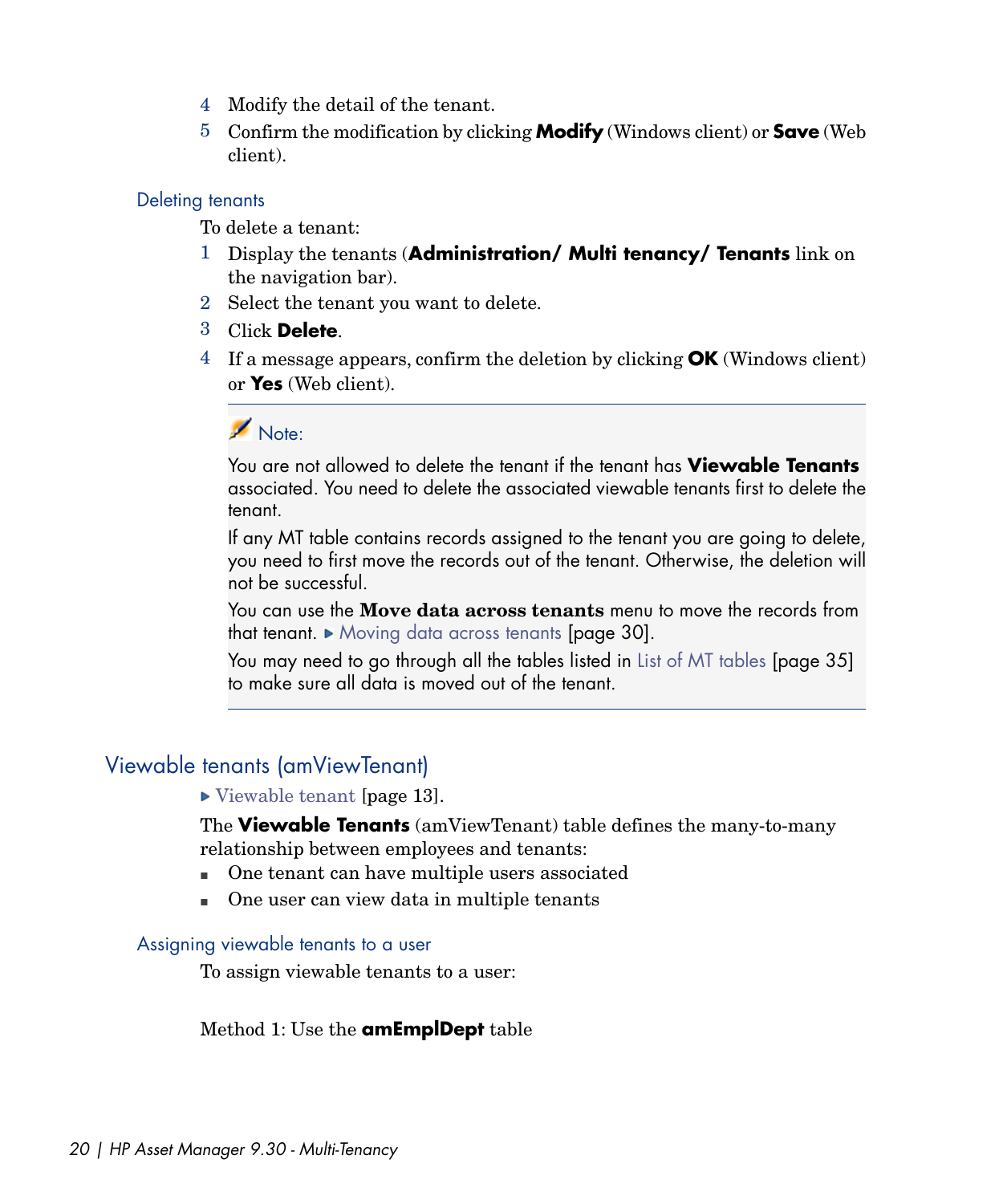- 1 Display the employees and departments (**Organization management/ Organization/ Employees and departments** link on the navigation bar).
- 2 Display the detail of the employee to whom you want to assign tenant read privileges.
- 3 Select the **Multi tenancy** tab.
- 4 Add viewable tenants to an employee as follows:

To add viewable tenants one at a time:

Windows client:

- 1 Click **+** next to the **Viewable Tenants** list.
- 2 Designate a tenant for the employee.
- 3 Click **Add**.
- 4 Click **Modify**.

Web client:

- 1 Click **Add** below the **Primary tenant** field.
- 2 Designate a tenant for the employee.
- 3 Click **Add**.

To add multiple viewable tenants at a time:

Windows client:

- 1 Click **Add tenant** to the right of the detail window.
- 2 Select the tenants to add.You can use Shift- or Ctrl-click to select several tenants.
- 3 Click **OK**.

Windows client:

- 1 Select **Add tenant(s) to the selected employee** from the **Actions** drop-down list.
- 2 Select the boxes before the tenants you want to add to the user.
- 3 Click **OK**.

## Method 2: Use the **amTenant** table

- 1 Display the tenants (**Administration/ Multi tenancy/ Tenants** link on the navigation bar).
- 2 Select the tenant to which you want to assign users.
- 3 In the detail of the tenant, click  $\blacksquare$  (Windows client) or **Add** (Web client).

The amViewTenant table appears with the **Tenant** field populated with the **Code** of the selected tenant.

4 Populate the **User** field.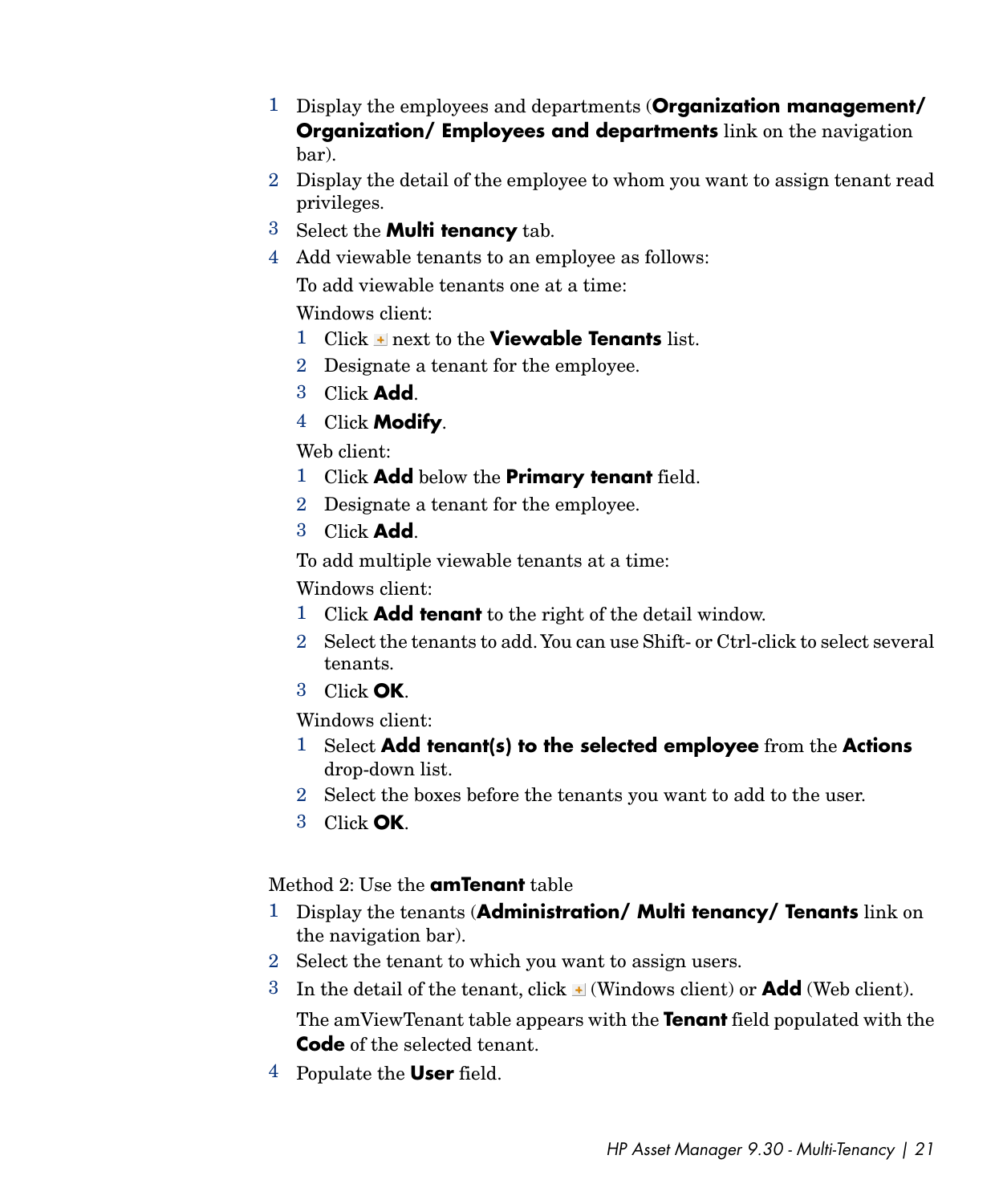5 Click **Add**.

### Changing viewable tenants assigned to a user

To change the viewable tenant for a user:

### Method 1: Use the **amEmplDept** table

- 1 Display the employees and departments (**Organization management/ Organization/ Employees and departments** link on the navigation bar).
- 2 Display the detail of the employee for whom you want to modify tenants in which the employee has read privileges.
- 3 Select the **Multi tenancy** tab.
- 4 Display the detail of the viewable tenant as follows:
	- **Number 1** Windows client: Click **next to the Viewable Tenants** list.
	- <sup>n</sup> Web client: Click the link representing the record.
- 5 Web client: Click **Modify**.
- 6 Web client: Click next to the **Tenant** field.
- 7 In the screen that follows, select a new tenant.
- 8 Click **Modify** (Windows client) or **Save** (Web client).

### Method 2: Use the **amTenant** table

- 1 Display the tenants (**Administration/ Multi tenancy/ Tenants** link on the navigation bar).
- 2 Display the detail of the tenant for which you want to change the users who have read privileges.
- 3 Display the detail of the viewable tenant for which you want to change the user by clicking  $\leq$  (Windows client) or the link representing the user (Web client).

The amViewTenant table appears with the **Tenant** field populated with the **Code** of the selected tenant.

- 4 Web client: Click **Modify**.
- 5 Change the value of the **User** field.
- 6 Confirm the modification by clicking **Modify** (Windows client) or **Save** (Web client).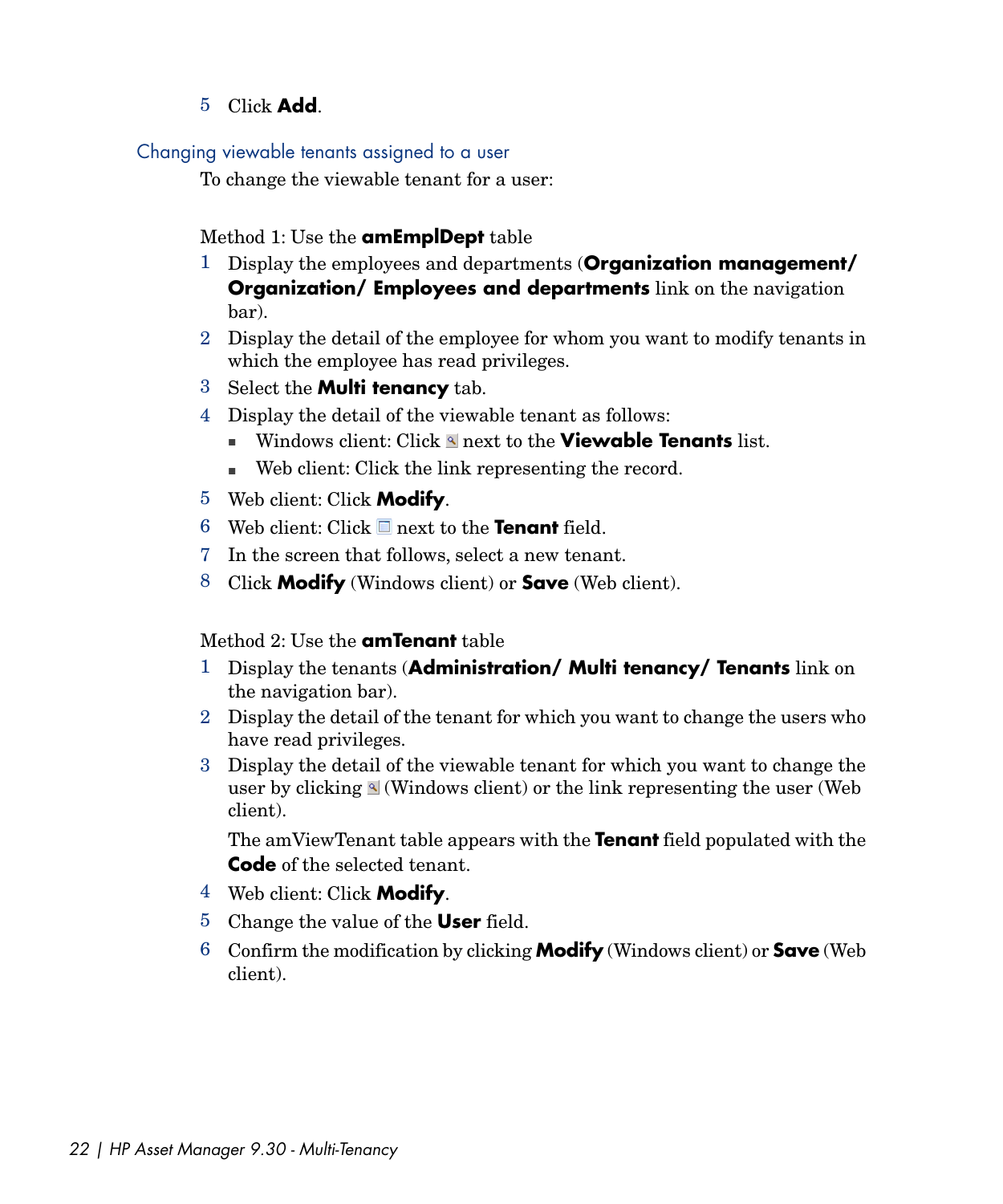#### Removing viewable tenants from a user

## Note:

If a viewable tenant happens to be the primary tenant of the user, the viewable tenant cannot be deleted unless you delete the user's primary tenant first.

[Deleting the primary tenant for a user](#page-24-0) [page 25].

To remove a viewable tenant from a user:

#### Method 1: Use the **amEmplDept** table

- 1 Display the employees and departments (**Organization management/ Organization/ Employees and departments** link on the navigation bar).
- 2 Display the detail of the employee for whom you want to delete tenants in which the employee has read privileges.
- 3 Select the **Multi tenancy** tab.
- 4 Select the viewable tenant to delete from the **Viewable Tenants** list.
- 5 Delete the viewable tenant as follows:
	- Windows client: Click **I** next to the **Viewable Tenants** list.
	- <sup>n</sup> Web client: Click **Delete** below the **Primary tenant** field.
- 6 Windows client: Click **Modify**.
- 7 If a message appears, confirm the deletion by clicking **OK** (Windows client) or **Yes** (Web client).

#### Method 2: Use the **amTenant** table

- 1 Display the tenants (**Administration/ Multi tenancy/ Tenants** link on the navigation bar).
- 2 Display the detail of the tenant from which you want to remove users.
- 3 Select the viewable tenant to delete, and click (Windows client) or **Delete** below the **Primary tenant** field (Web client).
- 4 If a message appears, confirm the deletion by clicking **OK** (Windows client) or **Yes** (Web client).
- 5 Windows client: Click **Modify**.

## Primary tenant (PrimaryTenant)

▶ [Primary tenant](#page-12-2) [page 13].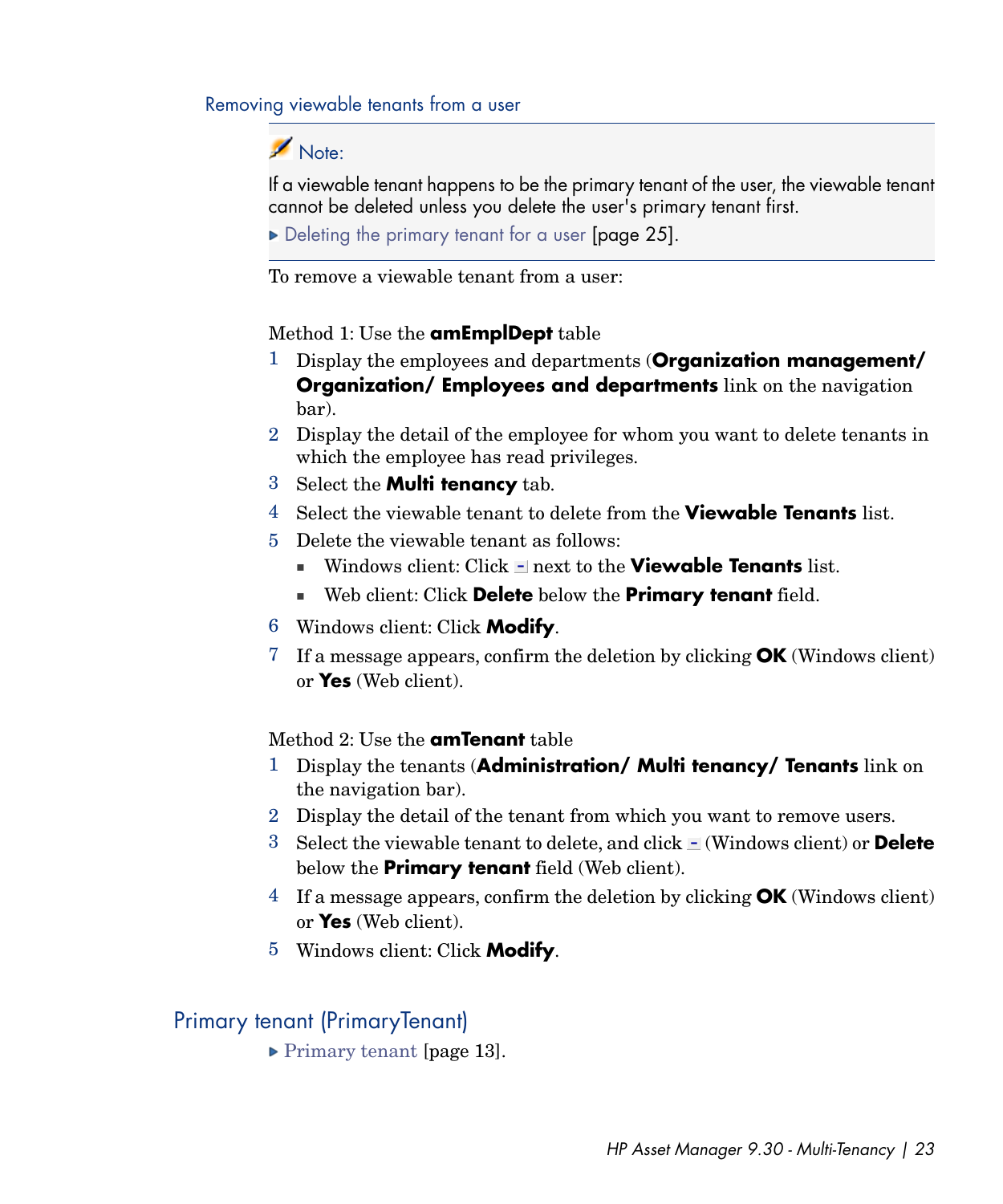# Note:

- The primary tenant for a user must be one of his viewable tenants.
- <sup>n</sup> If the **Primary tenant** field (on the **Multi tenancy** tab of the employee detail) for a user is left blank, and the **Can create or modify shared data** field on the **Profile** tab of the employee detail is selected, the user's primary tenant is **Shared data**.
- <span id="page-23-0"></span><sup>n</sup> When a leveraged user or an administrator creates a record, the record is created in the primary tenant of the user by default.

### Setting the primary tenant for a user

# Note:

When you add a viewable tenant to a user, the tenant is automatically set as the user's primary tenant under the following conditions:

The user cannot edit shared data.

The **Can create or modify shared data** field on the **Profile** tab of the employee detail is not selected

No primary tenant is specified for the user before adding the viewable tenant. The **Primary tenant** field (on the **Multi tenancy** tab of the employee detail) is empty.

If the primary tenant is automatically set when adding viewable tenants, this section can be skipped.

To add the primary tenant for a user:

- 1 Display the employees and departments (**Organization management/ Organization/ Employees and departments** link on the navigation bar).
- 2 Display the detail of the employee for whom you want to add tenants in which the employee has write privileges.
- 3 Select the **Multi tenancy** tab.
- 4 Web client: Click **Modify**.
- 5 If not added, add viewable tenants.
	- ▶ [Assigning viewable tenants to a user](#page-19-0) [page 20].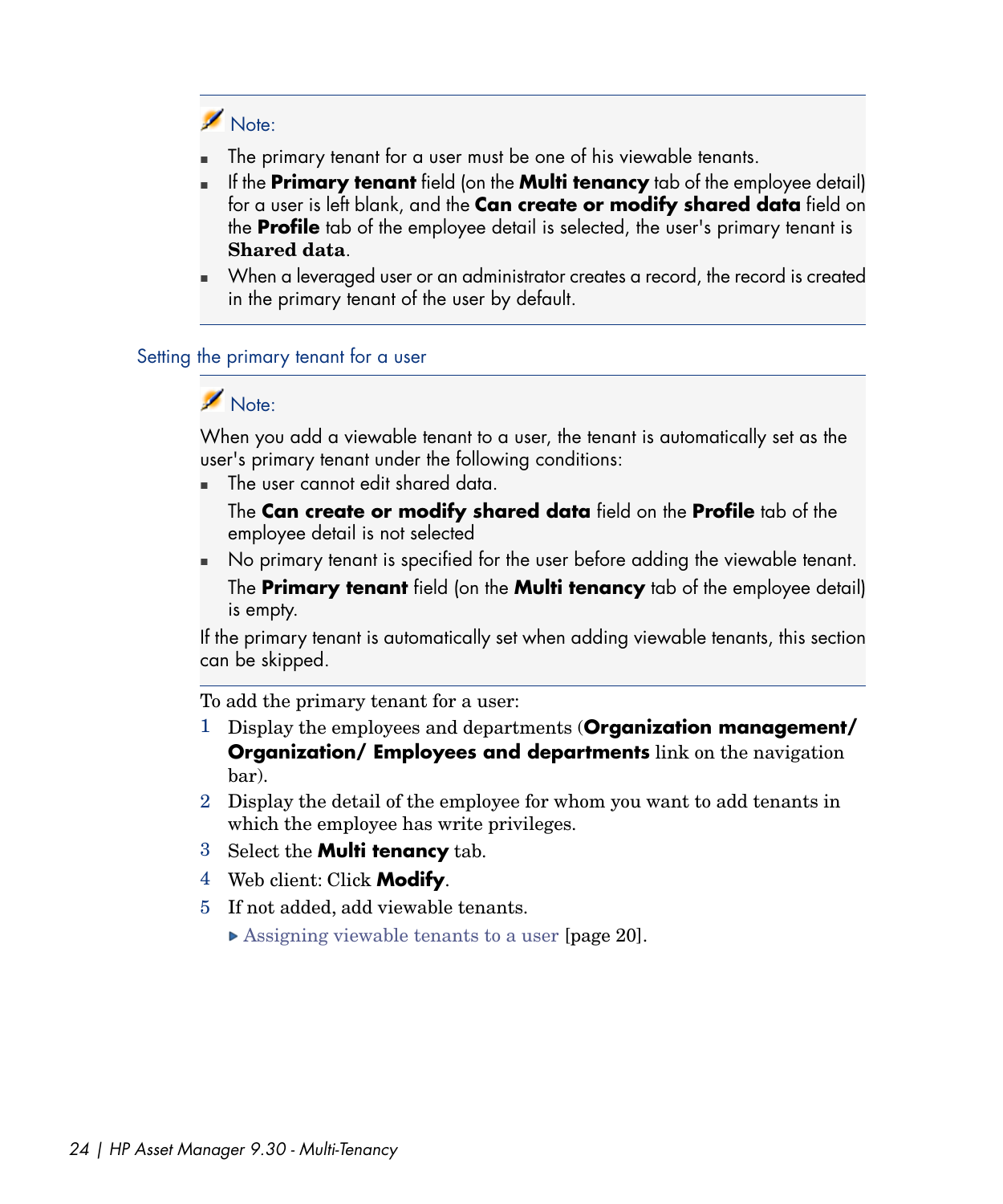

The administrator has read and write privileges to data in all tenants without assigning any viewable tenants. However, to create data in a specific tenant as an administrator, the tenant should be set as the primary tenant for the administrator.

To do this, the tenant should be assigned as the viewable tenant for the administrator first.

- 6 Click  $\mathbb{I}$  (Windows client) or  $\mathbb{I}$  (Web client) next to the **Primary tenant** field.
- 7 Select a tenant from the list as your primary tenant.
- <span id="page-24-1"></span>8 Confirm the modification by clicking **Modify** (Windows client) or **Save** (Web client).

#### Changing the primary tenant for a user

## Note:

This wizard is only accessible to leveraged users and administrators with more than one viewable tenant.

The primary tenant of the current user can be modified in real-time using the **Change your Primary Tenant...** wizard, which can be accessed as follows:

- <sup>n</sup> Windows client: Use the **Tools/ Change primary tenant** menu or press **F10**.
- <span id="page-24-0"></span><sup>n</sup> Web client: Click the **Tenant:<name of your primary tenant>** link on the top right corner of the Web client.

### Deleting the primary tenant for a user

To delete the primary tenant of a user:

- 1 Display the employees and departments (**Organization management/ Organization/ Employees and departments** link on the navigation bar).
- 2 Display the detail of the employee for whom you want to delete tenants in which the employee has write privileges.
- 3 Select the **Multi tenancy** tab.
- 4 Web client: Click **Modify**.
- 5 Delete the value of the **Primary tenant** field.
- 6 Confirm the deletion by clicking **Modify** (Windows client) or **Save** (Web client).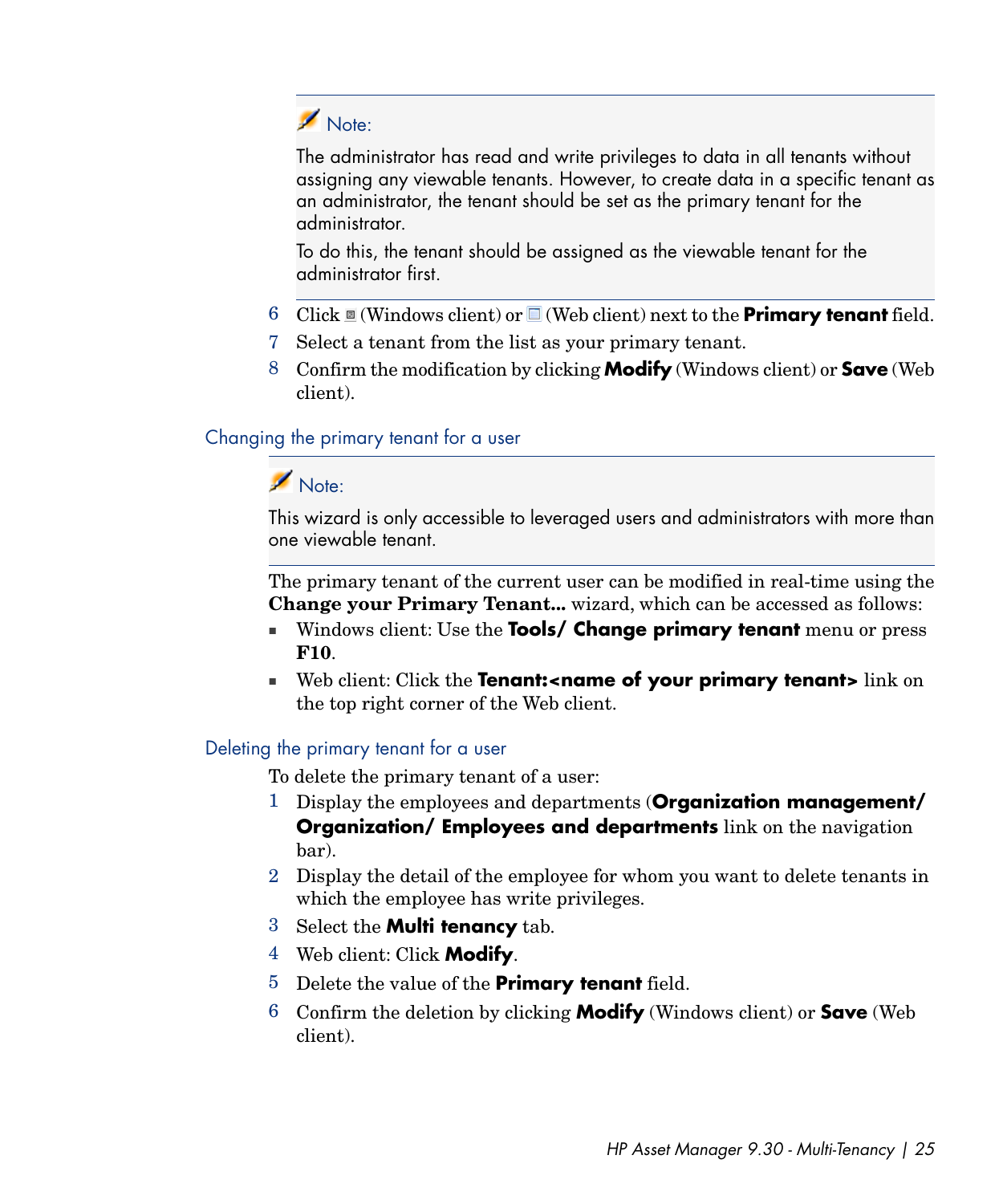## Managing user access to tenants

<span id="page-25-0"></span>This section describes how to use the MT access restriction to restrict what users have which level of access to what tenant. To ensure appropriate user authorizations, the existing access restriction mechanism should be used on top of the MT access restriction to define the user role, for example.

## Types of tenant users

According to the tenants they have access to, users of the Asset Manager MT system can be categorized as follows:

Administrator

By default, the administrator has read and write privileges to data in all tenants regardless of whether viewable tenants and the primary tenant are specified for the user or not.

A user is assigned database administrator privileges by enabling the **Administration rights** (bAdminRight) option on the **Profile** tab of the employee detail.

- Leveraged user
	- ► [Leveraged user](#page-12-0) [page 13].

A user is a leveraged user under one of the following conditions:

- n The user is assigned more than two viewable tenants
- n The user is assigned one viewable tenant, and the user can update shared data (the **Can create or modify shared data** field on the **Profile** tab of the employee detail is selected)

# $Q$  Tip:

The user has access to two tenants in this case, if you view shared data as a special tenant.

 $\blacksquare$  Single-tenant user

This type of user is assigned one viewable tenant and can only access the data in that particular tenant plus shared data.

They are not necessarily aware whether they are in an MT environment.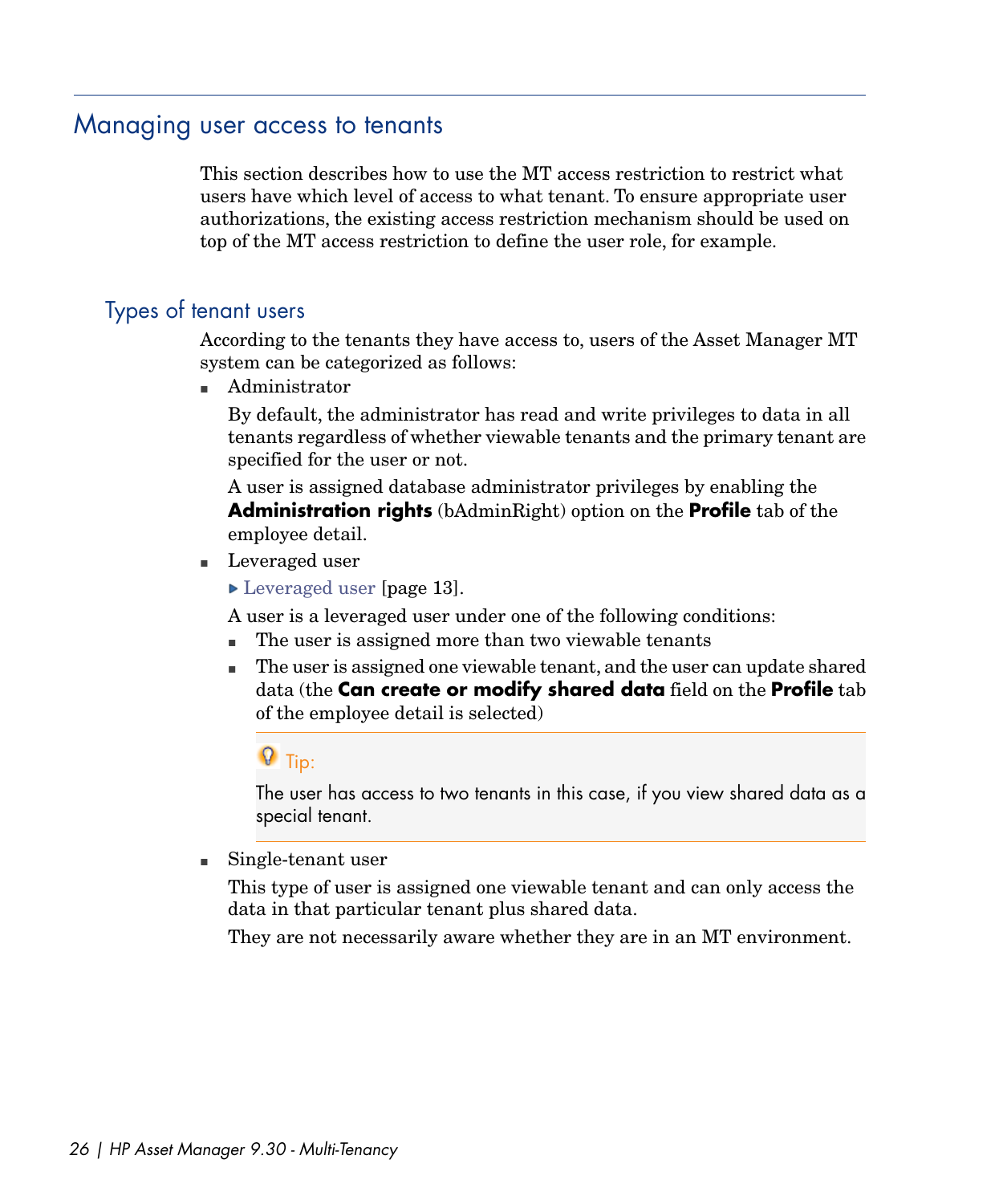## Types of data

#### <span id="page-26-0"></span>**Table 3.2. Composition of an MT-enabled Asset Manager 9.30 database**

| From the table perspective | From the data (records) perspective |  |  |  |  |  |
|----------------------------|-------------------------------------|--|--|--|--|--|
| MT tables                  | Specific-tenant data                |  |  |  |  |  |
|                            | Shared data                         |  |  |  |  |  |
| Non-MT tables              | Leveraged data                      |  |  |  |  |  |

From the perspective of tables, an MT-enabled Asset Manager database (version 9.30 or later) is comprised of the following types of tables:

 $\blacksquare$  MT tables

MT tables are tables whose records are capable of being segregated into various tenants.

 $\triangleright$  [List of MT tables](#page-34-0) [page 35] for the comprehensive list of MT tables in the out-of-the-box Asset Manager database.

Note:

All user-created tables (except system created many-to-many relation tables) are also MT tables.

The MT tables are made up of the following types of data:

- Shared data
- Specific-tenant data

Note:

Shared data and specific-tenant data can be converted into each other.

[Moving data across tenants](#page-29-1) [page 30].

Non-MT tables

Non-MT tables are metadata tables identified by HP as not appropriate or necessary to be partitioned into tenants, thus data in such tables are always shared by all tenants.

Examples of non-MT tables include:

- <sup>n</sup> System-wide gadgets, such as wizards, workflow, etc. An example of this is **Actions** (amAction)
- <sup>n</sup> Tables containing generic and standard definitions, for example **Time zones** (amTimeZone), **Units** (amUnit).
- n All the feature tables

Data in non-MT tables is referred to as **leveraged data**.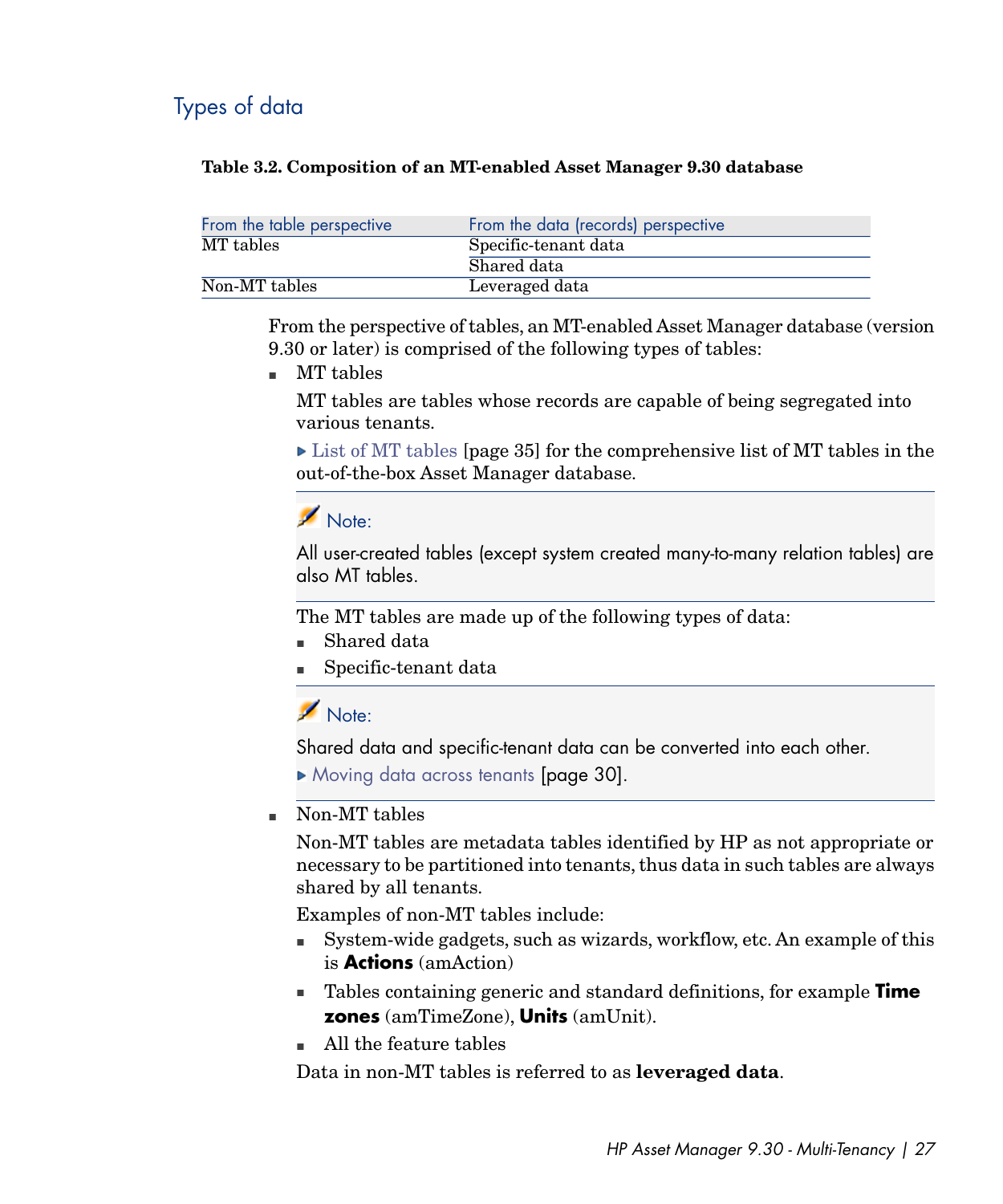Access to leveraged data is controlled by the normal access restriction mechanism available in Asset Manager.

# $\overline{Q}$  Tip:

The non-MT tables can be identified by using Asset Manager Application Designer: those tables whose **Multi-tenant** column has the value **No** in an MT-enabled database are non-MT tables.

From the records (data) level, an MT-enabled Asset Manager database (version 9.30 or later) is comprised of the following types of data:

 $\blacksquare$  Specific-tenant data

Specific-tenant data are records in MT tables accessible only to users who are granted access to the tenant.

If you are a leveraged user or an administrator, you can identify the tenant of a record (in the MT tables) by the value of the **Tenant** column.

 $\blacksquare$  Shared data

Shared data are records in MT tables visible to users of all tenants.

If you are a leveraged user or an administrator, you can identify shared data by the value of the **Tenant** column in the MT tables: those records whose **Tenant** column is empty are shared data.

<span id="page-27-0"></span> $\blacksquare$  Leveraged data

Leveraged data are records in non-MT tables.

The data is always visible to users of all tenants. It is not possible to restrict access to such data by tenants.

## How access to tenant data is controlled

This section describes how read and write (including the capability to create, modify and delete) access to each type of tenant data is controlled.

# Note:

The person responsible for managing and administering the access to an MT environment should have full access to the following tables:

- $\blacksquare$  amTenant (non-MT table)
- $\blacksquare$  amViewTenant (non-MT table)
- <sup>n</sup> amEmplDept (MT table)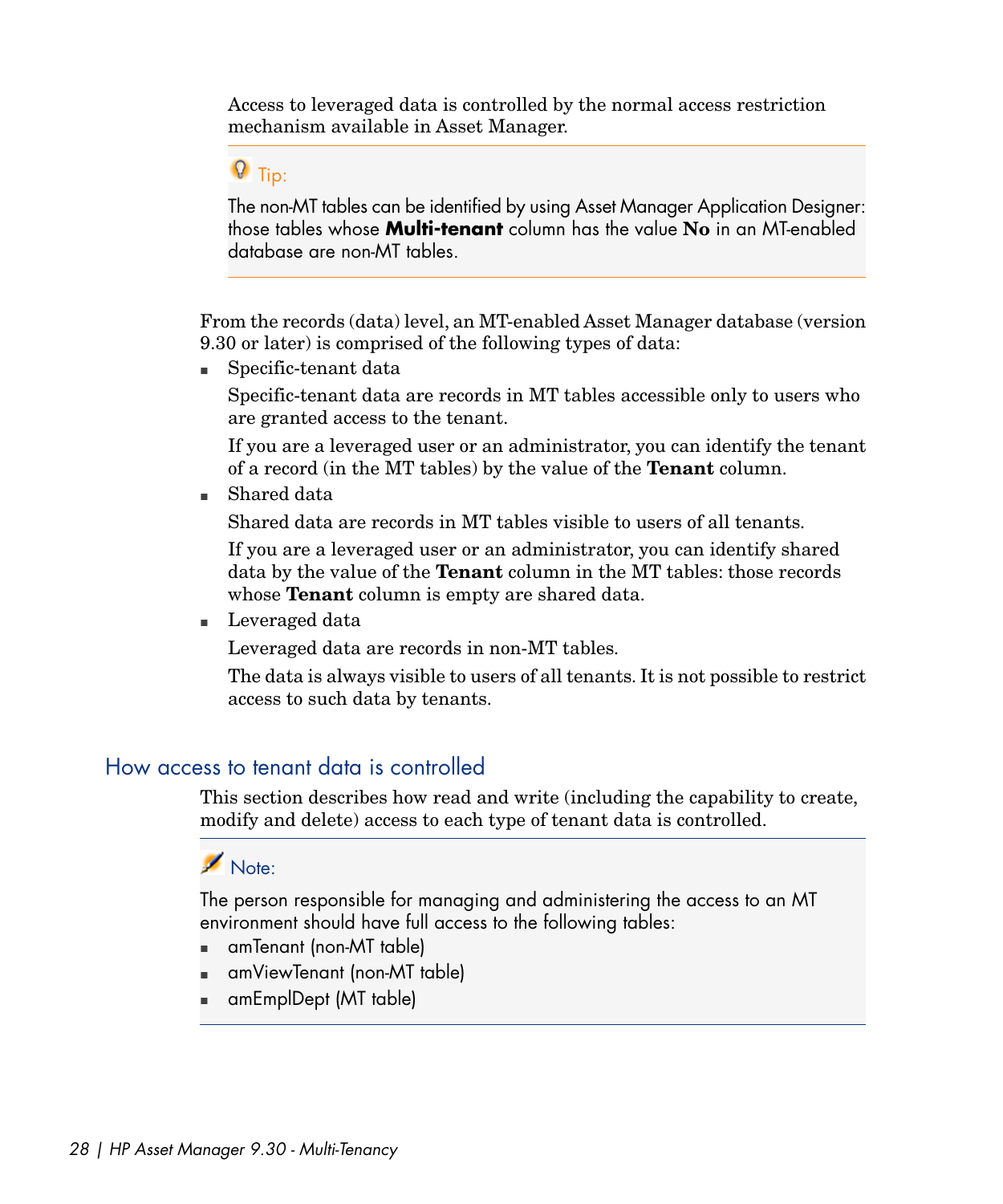# Note:

This section only covers the data in the MT tables. The read and write access to non-MT tables is controlled by the existing access restriction mechanism of Asset Manager.

For data in the MT tables, MT access restriction is applied on top of the existing access restriction mechanism of Asset Manager.

For further information about the existing access restriction mechanism of Asset Manager, see the **Administration** guide, chapter **Controlling access to the database**.

#### Read access

 $\blacksquare$  Specific-tenant data

Read access to specific tenants is granted by assigning viewable tenants to the user.

- ▶ [Assigning viewable tenants to a user](#page-19-0) [page 20].
- Shared data

Shared data is always visible to users of all tenants.

### Write access

Write access to a tenant includes the ability to create, modify and delete data in that tenant.

<sup>n</sup> Specific-tenant data

A user has write access to data in a specific tenant if the tenant is set as the primary tenant of the user.

- $\triangleright$  [Setting the primary tenant for a user](#page-23-0) [page 24].
- <sup>n</sup> If you are a leveraged user, you have read access to more than one tenant. However, you have write access to only one tenant at one time. You need to switch the primary tenant to manipulate data in another tenant.
	- [Changing the primary tenant for a user](#page-24-1) [page 25].
- <sup>n</sup> If you are an administrator, you can manipulate data in different tenants without setting or switching primary tenant.
- Shared data

# Warning:

Since shared data is accessible to users of all tenants, make sure you fully understand the impact and consequences before you make any modification to the shared data.

A user can manipulate shared data when the following conditions are met: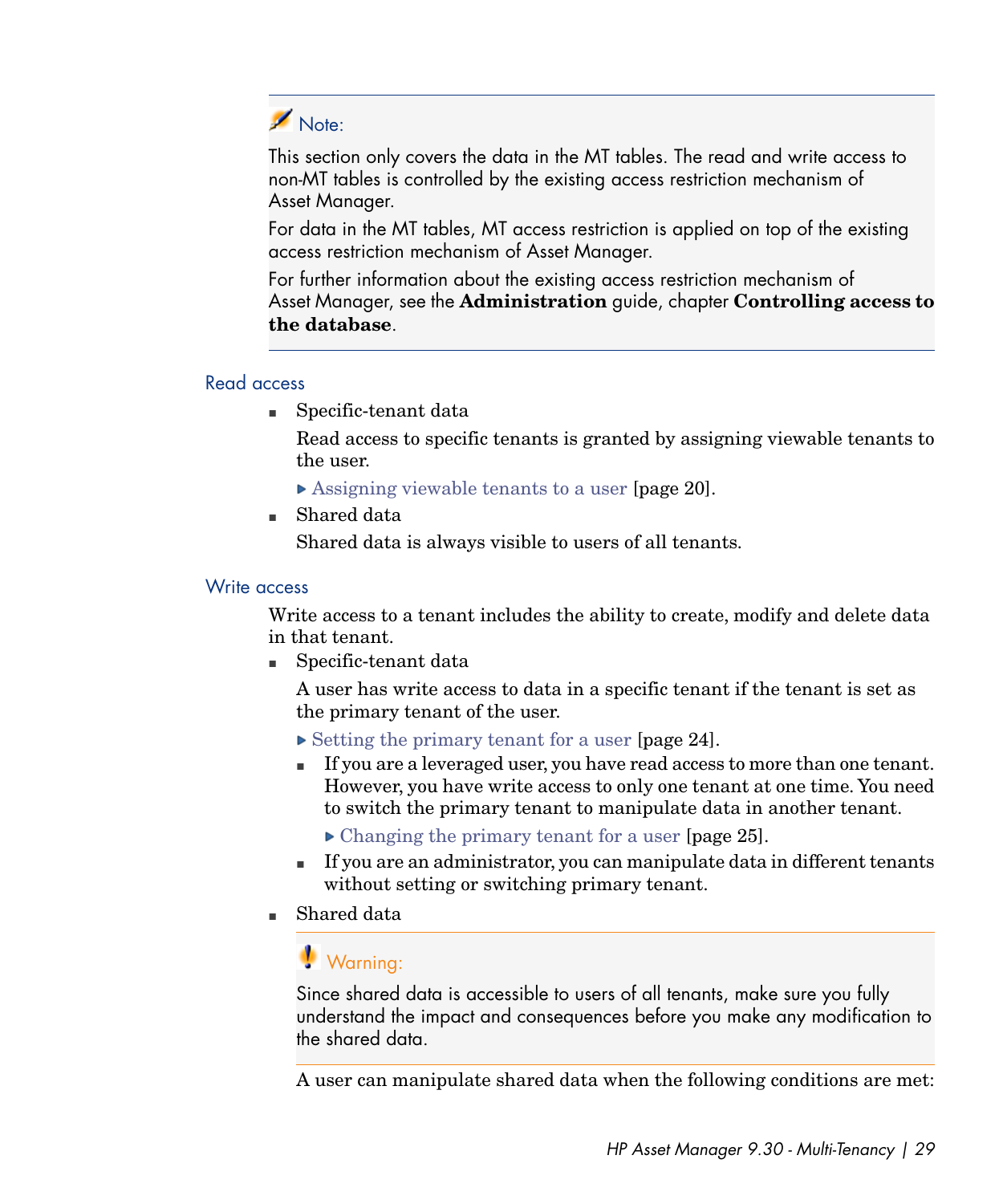- <sup>n</sup> The **Can create or modify shared data** field on the **Profile** tab of the employee detail is selected.
- **n** The login user's **Primary tenant** field is empty.

#### **Exceptions**

<span id="page-29-0"></span>SAP Crystal Reports can bypass the MT access restriction.

# Populating data into tenants

## How data is populated into various tenants

Data is populated into their respective tenant in any of the following ways:

- <sup>n</sup> User created tenant data: When the user creates new records, the records go to the primary tenant of a user by default.
- <sup>n</sup> Tenant data within the Asset Manager database: Such data can be moved from tenant to tenant.
- <span id="page-29-1"></span>n Tenant data from an outside system or from another Asset Manager database: Such data can be imported by using HP Connect-It or the Asset Manager Import Tool.

## Moving data across tenants

# Warning:

Only an administrator with in-depth knowledge of the structure of your Asset Manager production database and the relationship between tables is qualified to move data across tenants. Otherwise, the integrity of your database may be damaged.

To move data in MT tables from one tenant into another:

- 1 Start Asset Manager Application Designer.
- 2 Connect to the database (**File/ Open.../ Open existing database** menu).
- 3 Select the **Action/ Move data across tenants...** menu.

You can move data across different tenants:

- <sup>n</sup> From shared data to a specific tenant
- <sup>n</sup> From a specific tenant to shared data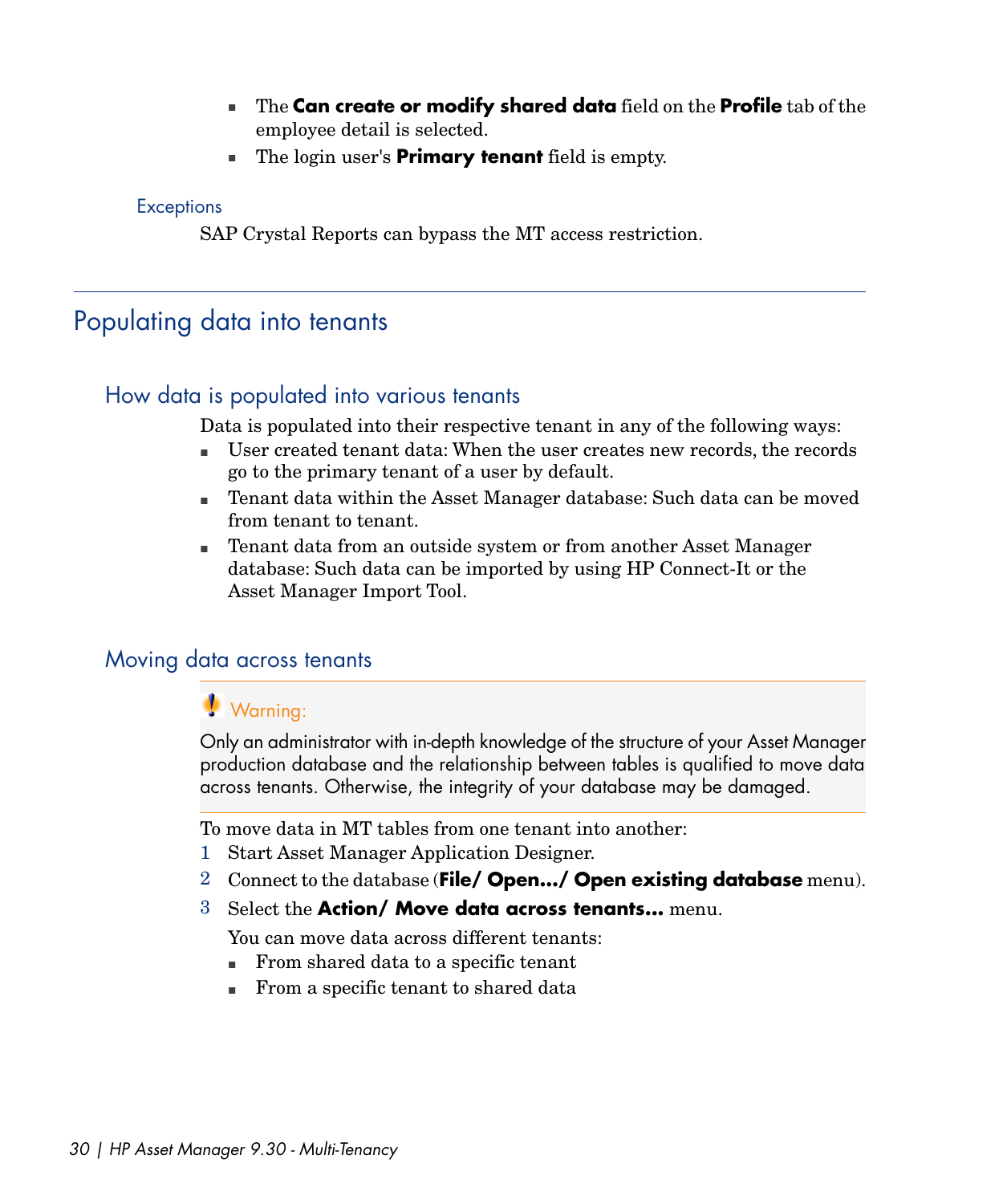# Note:

As shared data will be accessible to users of all tenants, make sure that this is what you intend to do before moving data into or out of the shared data tenant.

■ From one specific tenant to another

## 4 Select **Source tenant** and **Target tenant**.

- 5 Select either of the following options:
	- **n** Manually input filters on all multi-tenant tables

This option enables you to move data in any MT table across tenants in one single operation. It lists all the MT tables and allows you to manually specify records in each table to be moved by defining filters.

When using this method, you need to work out the relationship among records in all the related tables and make sure that the integrity of the database is preserved.

# $\overline{Q}$  Tip:

Use this option when you fully understand which records in which tables will be moved and the relationship between tables of your database.

You can use this option to move data into its correct tenant as suggested by the results of the Diagnostics tool.

<sup>n</sup> Resolve dependencies for the following set of records

When using this option, first specify the records to be moved in one MT table. The tool then suggests all the associated data in other tables that would be moved along with the records you selected.

# **Q** Tip:

Use this option when the relationship between the tables for which you are going to move data is very complex.

6 If you selected the **Manually input filters on all multi-tenant tables** option, go to step 7.

If you selected the **Resolve dependencies for the following set of records** option, do the following:

- 1 From the **Table** drop-down list, select a table for which you want to change the tenant of some records.
- 2 Specify a filter to select a subset of records in the above table to move to another tenant.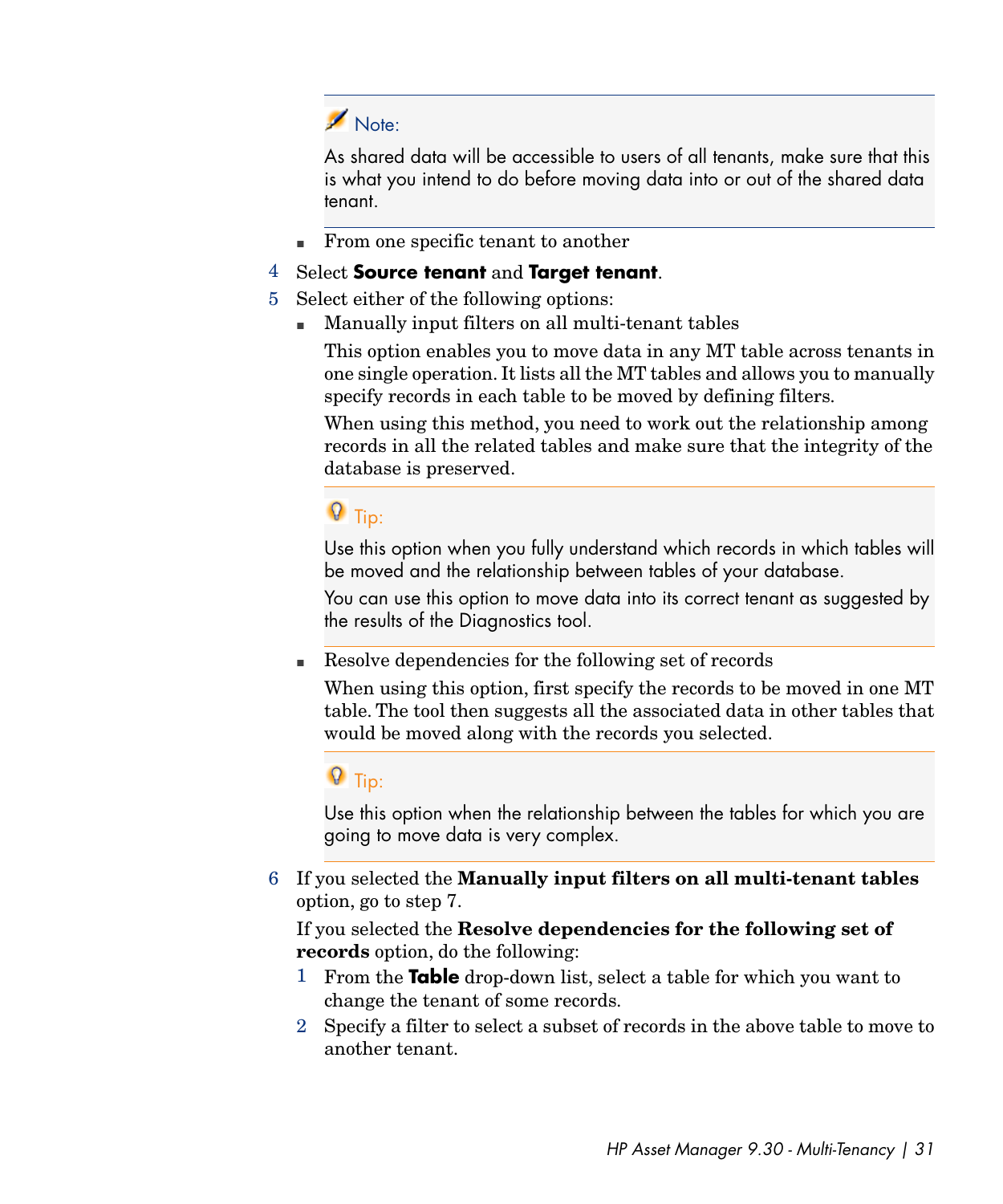- 7 Click **Start**.The **Dependencies processing** window appears and depending on the option selected, different content is shown.
	- <sup>n</sup> If you selected the **Manually input filters on all multi-tenant tables** option, the **Dependencies processing** window presents all the MT tables.

You need to manually specify which records to move from the source tenant to the target tenant for each of these tables.

For each table, you also have the opportunity to change the target tenant to the **shared data** tenant or choose to not move data in the specified table.

<sup>n</sup> If you selected the **Resolve dependencies for the following set of records** option, the **Dependencies processing** window lists all the tables which contain records associated with the records specified in step 6 and also suggests the number of records in each table to be moved to the target tenant.

For each table in the list, you also have the opportunity to change the target tenant to the **shared data** tenant or choose to not move data in the specified table.

### 8 Click **Move**.

9 If you selected the **Resolve dependencies for the following set of records** option, you may need to execute the **Move data across tenants** command several times to move all data in various tables into your target tenant.

Note:

<span id="page-31-0"></span>After moving data across tenants, it is strongly recommended to validate the integrity of the MT database. See the section below.

### Validating the integrity of the MT database

- 1 Start Asset Manager Application Designer.
- 2 Connect to the database (**File/ Open.../ Open existing database** menu).
- 3 Select the **Action/ Diagnostics / Repair database...** menu.
- 4 In the **Database diagnostics** window, select the **Multi-tenancy diagnostics** task.

## Note:

The multi-tenancy diagnostics tool only performs multi-tenancy diagnostics. It will not repair the database to solve the problems found regardless of whether you select the **Repair** option or not.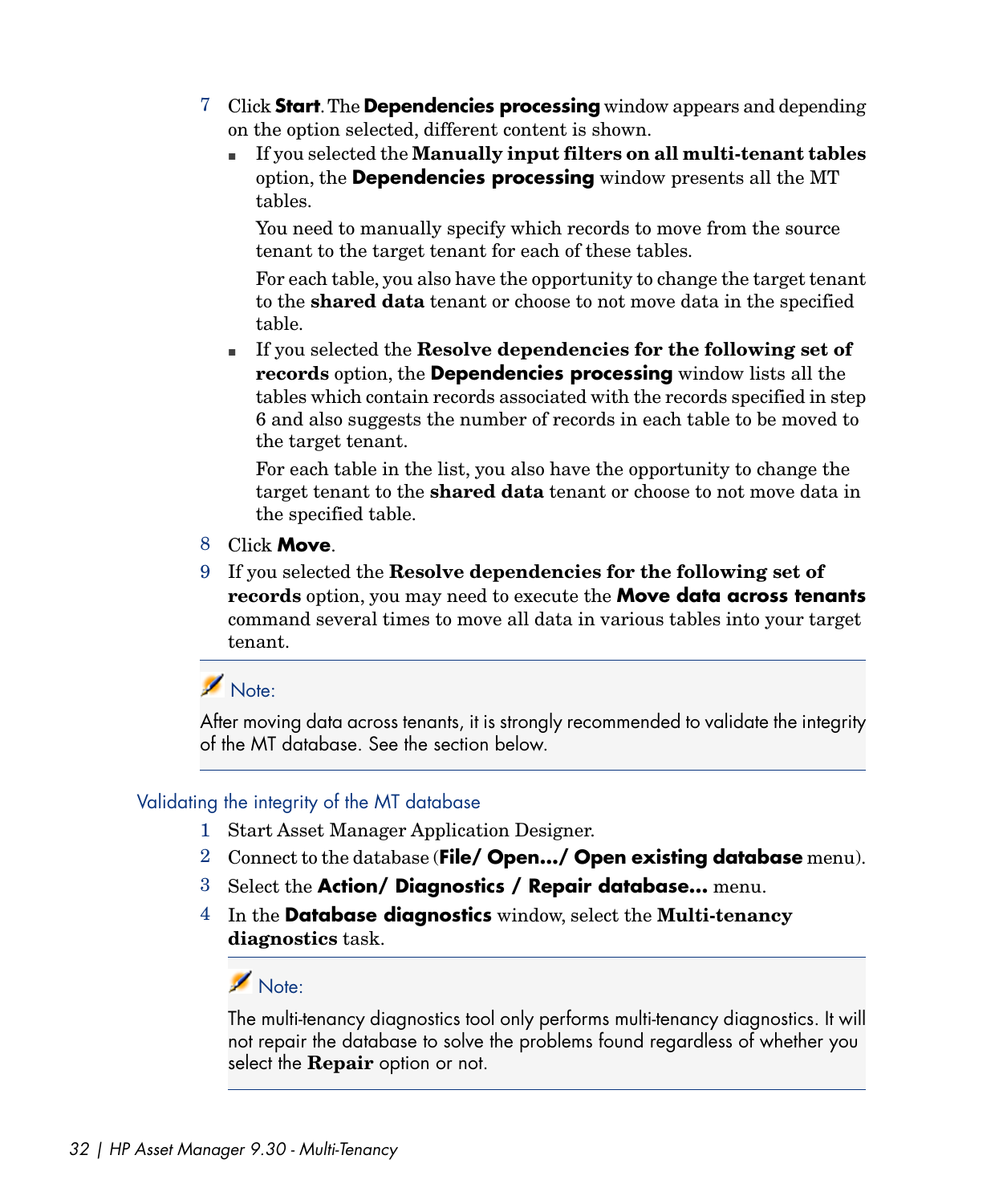#### 5 Click **Run**.

A detailed message is displayed indicating the records violating the multi-tenancy integrity rules. You can use the **Move data across tenants** command to move all problematic records to their correct tenant, using the **Manually input filters on all multi-tenant tables** option.

<span id="page-32-0"></span>[Moving data across tenants](#page-29-1) [page 30].

## Importing data into your tenants

#### Via the AM import module

To import data into various tenants, you can manually add a column representing the tenant of each record in the import file.

If no tenant is specified, the data will be imported into the shared data tenant.

After importing data into various tenants, you should validate the integrity of your MT database, following the instructions in [Validating the integrity of the](#page-31-0) [MT database](#page-31-0) [page 32]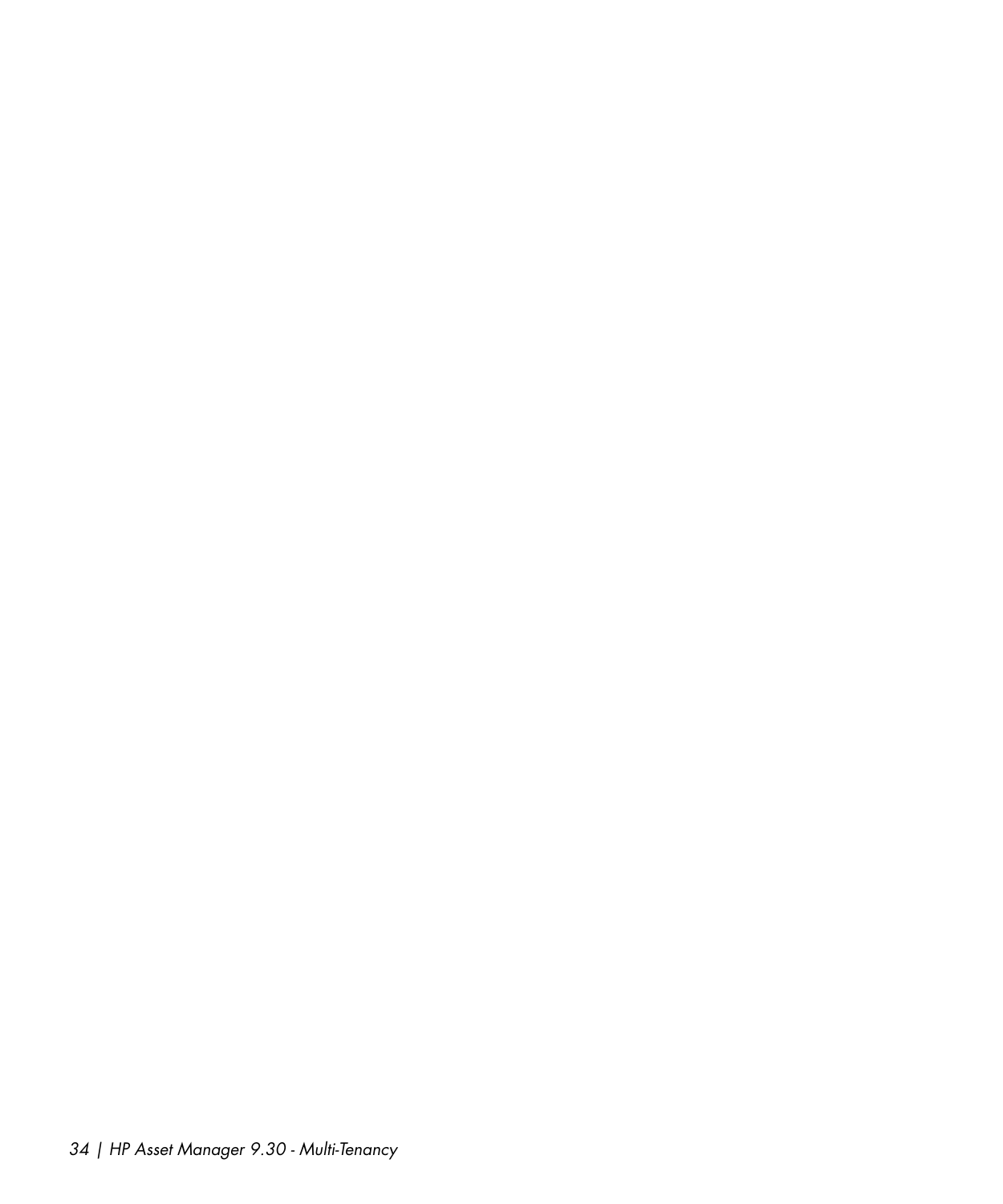# A List of MT tables

<span id="page-34-0"></span>The following lists all the Asset Manager tables which have MT capability:

- amAbsence (Absences)
- n amAdjustment (Adjusting items)
- n amAggregation (Aggregation)
- $an$ Asset (Assets)
- <sup>n</sup> amAssetRent (Asset rents)
- amAstCntrDesc (Assets covered by contracts)
- amAstProjDesc (Assets included in projects)
- n amAstRntExpLin (Asset rent payments)
- amBudgCenter (Budget centers)
- $\blacksquare$  amBudgClass (Budget classifications)
- amBudget (Budgets)
- amBudgetCategory (Budget categories)
- $\blacksquare$  amBudgLine (Budget lines)
- $\blacksquare$  amCalcField (Calculated fields)
- $\Box$  amCatalog (Catalogs)
- $\blacksquare$  amCatProduct (Products)
- amCatRef (Catalog references)
- amCatRefScript (Catalog reference scripts)
- amCatScriptData (Formatted data from catalogs)
- n amCbkRule (Chargeback rules)
- <sup>n</sup> amCbkScript (Chargeback scripts)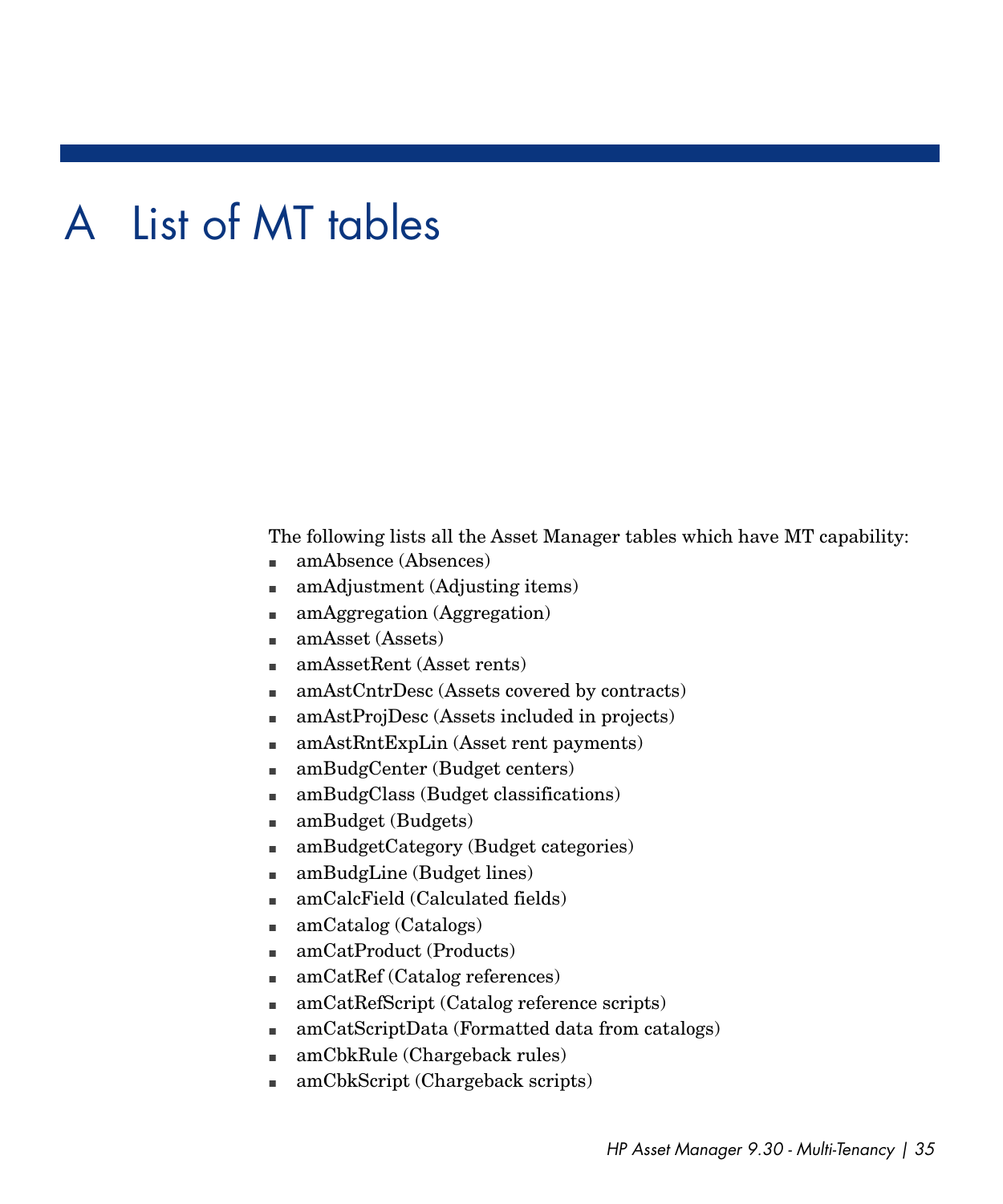- $\blacksquare$  amCbkSplitLine (Split-billing lines)
- $anCbkSplitRule (Split-billing rules)$
- n amCbkStoredEvent (Chargeback events)
- <sup>n</sup> amCbkSystem (Chargeback systems)
- $\Box$  amCCSplit (Cost center split operations)
- <sup>n</sup> amCFAql (AQL-type calculated field scripts)
- $\blacksquare$  amCFScript (Script-type calculated field scripts)
- <sup>n</sup> amClientResource (Client-resource relationships)
- amCMTargetTask (Deployment tasks)
- <sup>n</sup> amCntrEmpl (Employees covered by a contract)
- $\blacksquare$  amCntrProjDesc (Contracts assigned to projects)
- n amCntrRent (Schedule level rents)
- $\blacksquare$  amCntrRntExpLin (Contract rent payments)
- amCompany (Companies)
- $\blacksquare$  amComputer (IT equipment)
- $\blacksquare$  amConditions (Contract terms and conditions)
- amContact (Contacts)
- $\blacksquare$  amContract (Contracts)
- amCostCategory (Cost types)
- amCostCenter (Cost centers)
- $\blacksquare$  amCRType (Client-resource relationship types)
- n amDashboardItem (Dashboard item)
- <sup>n</sup> amDateAlarm (Alarms)
- n amDecisionTree (Decision tree)
- <sup>n</sup> amDelegation (Delegations)
- n amDeprScheme (Depreciation calculation formulas)
- <sup>n</sup> amDocBlob (Contents of the documents)
- n amDocument (Documents)
- <sup>n</sup> amDownTimePeriod (Downtime)
- n amEmplDept (Employees and departments)
- <sup>n</sup> amEmplGroup (Employee groups)
- $\blacksquare$  amEmplProjDesc (Employees assigned to projects)
- n amEntitlement (Named entitlements)
- n amEscalScheme (Escalation schemes)
- <sup>n</sup> amEscSchLevel (Escalation levels)
- n amESDComputerTask (Scheduled task targets)
- <sup>n</sup> amESDDelivMethod (Delivery methods)
- $\Box$  amESDPackage (Distribution packages and scripts)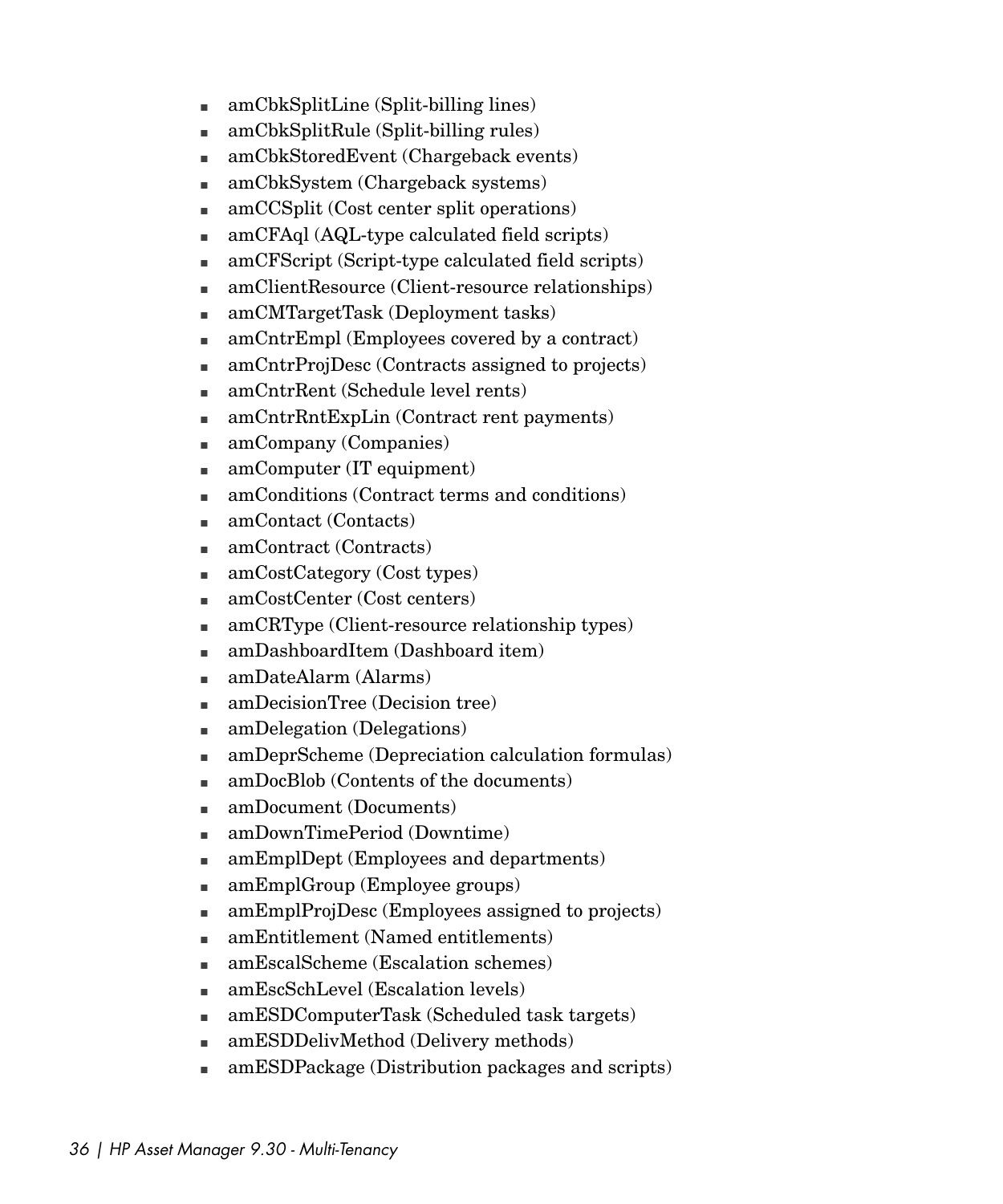- n amESDTask (Scheduled tasks)
- n amExpenseLine (Expense lines)
- $\blacksquare$  amExtensionCard (Extension cards)
- <sup>n</sup> amFDView (Business home pages)
- amFieldAdjust (Adjusted fields)
- amFieldAdjustTempl (Adjustment types)
- n amFinancialYear (Financial years)
- amFixedAsset (Fixed assets)
- $\blacksquare$  amFloorPlan (Floor plans)
- <sup>n</sup> amFloorPlanPos (Floor plan positions)
- $\blacksquare$  amForm (Internal forms)
- $\blacksquare$  amFYDivision (Time division)
- $\blacksquare$  amHistory (History)
- $\blacksquare$  amInventModel (Inventoried models)
- $\blacksquare$  amInvoice (Supplier invoices)
- $\blacksquare$  amInvoiceLine (Invoice lines)
- <sup>n</sup> amItemReceived (Items received)
- $\blacksquare$  amKnowlBase (Knowledge base)
- $\blacksquare$  amLoan (Loans)
- <sup>n</sup> amLoanPayment (Loan amortization schedule lines)
- $\blacksquare$  amLocation (Locations)
- amLogicalDrive (Logical drives)
- $\blacksquare$  amLossValLine (Loss values applicable to a given contract)
- n amLossValRate (Loss rate defined for a given calculation rule)
- <sup>n</sup> amLossValRule (Loss value calculation rules)
- $anMail$  (Messages)
- $anModel$  (Models)
- <sup>n</sup> amModelPair (Cable model pairs/conductors)
- amModelPort (Model ports)
- $\blacksquare$  amModelSlot (Model slots)
- <sup>n</sup> amModelSoftInfo (Installations to create)
- n amMonitor (Monitors)
- <sup>n</sup> amNetworkCard (Network cards)
- $\blacksquare$  amNews (Current news)
- $\Box$  amOutputEvent (Output events)
- amPasswordHist (Password history)
- <sup>n</sup> amPCard (Payment cards)
- n amPeriod (Periods)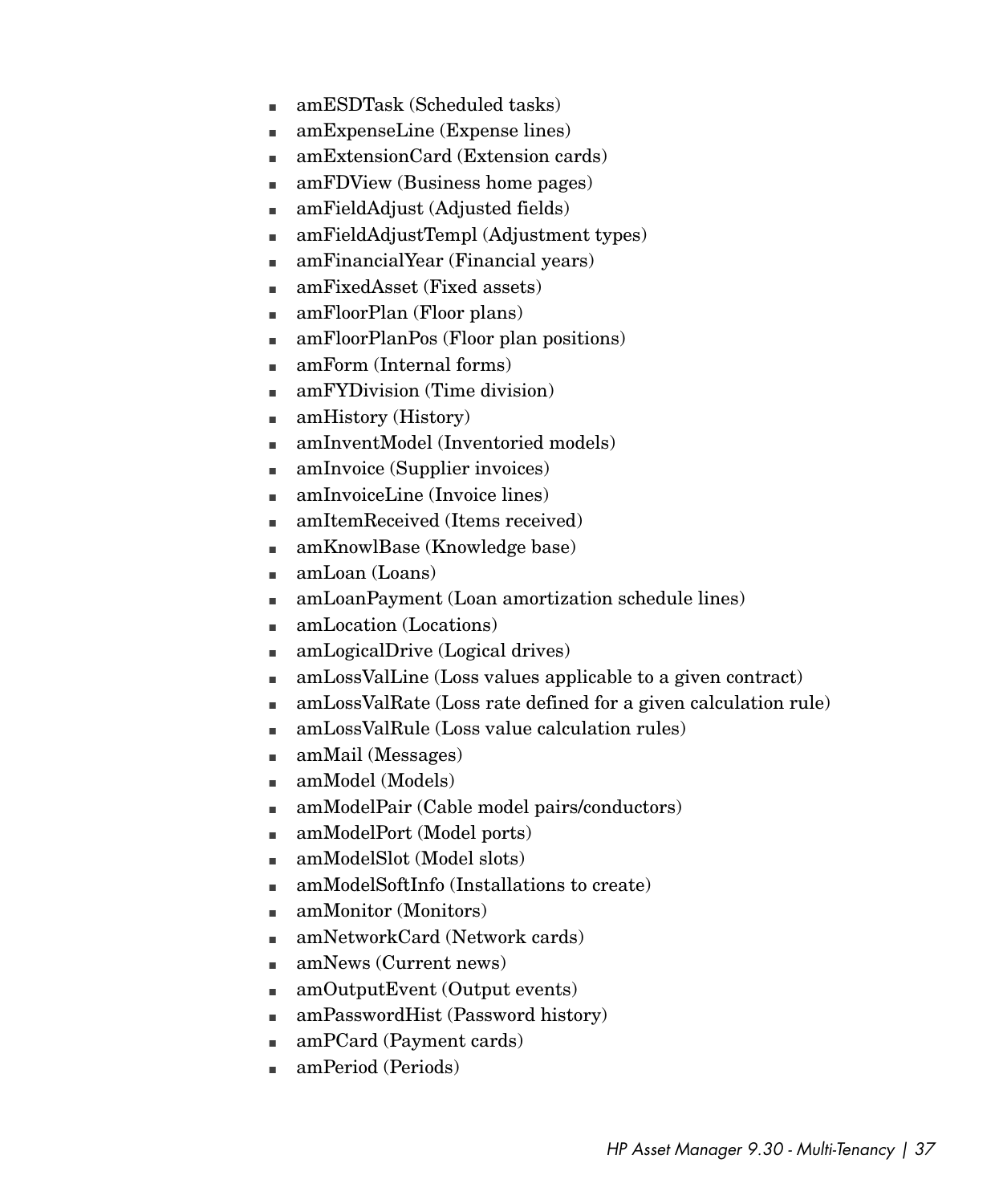- amPhone (Telephones)
- amPhoneFeat (Telephone functions)
- amPhoneFeatTpl (Telephone function templates)
- amPhysicalDrive (Physical drives)
- $\blacksquare$  amPKFT (Assignments of functions to keys)
- $\blacksquare$  amPOrder (Orders)
- $\blacksquare$  amPOrdLine (Purchase order lines)
- $amPort (Ports)$
- $\blacksquare$  amPortfolio (Portfolio items)
- amProblemClass (Problem types)
- amProdClassCode (Classification codes)
- amProdOption (Product options)
- amProject (Projects)
- n amQuery (Queries)
- $\blacksquare$  amReceipt (Receiving slips)
- n amReceiptLine (Receipt lines)
- n amReconcProposal (Reconciliation proposals)
- $\blacksquare$  amReport (Reports)
- $\blacksquare$  amReqLine (Request lines)
- $\Box$  amRequest (Requests)
- n amReservation (Reservations)
- $\blacksquare$  amReturnEnv (Return slip)
- n amRightsUsesCount (Rights/Utilizations count)
- $\blacksquare$  amSeverity (Severity)
- n amSloLine (Service level objective lines)
- $\blacksquare$  amSlot (Slots)
- <sup>n</sup> amSoftInstall (Software installations or utilizations)
- n amSoftLicCounter (Software counters)
- <sup>n</sup> amStdConditions (Standard terms and conditions)
- n amStdCondSets (Collection of standard terms and conditions)
- $\blacksquare$  amStock (Stock)
- $\blacksquare$  amStockRule (Stock rules)
- $\blacksquare$  amThirdParty (Third parties)
- n amTicket (Helpdesk tickets)
- $\blacksquare$  amTicketHistLine (Helpdesk ticket history)
- $\blacksquare$  amTraining (Training)
- $anViewDef$  (Views)
- $\Box$  amWorkCalendar (Calendar of business days)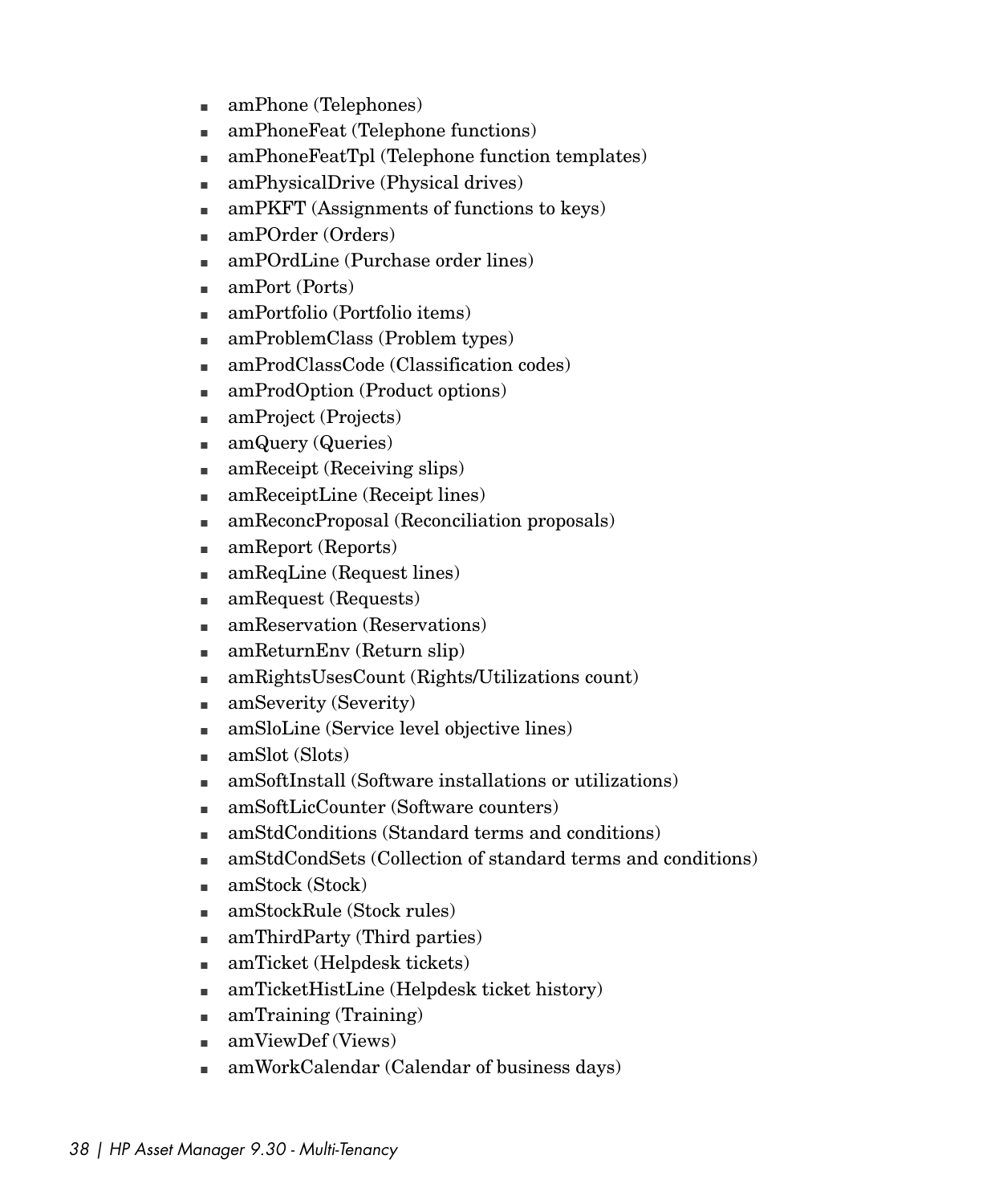$\quad \blacksquare$  amWorkOrder (Work orders)